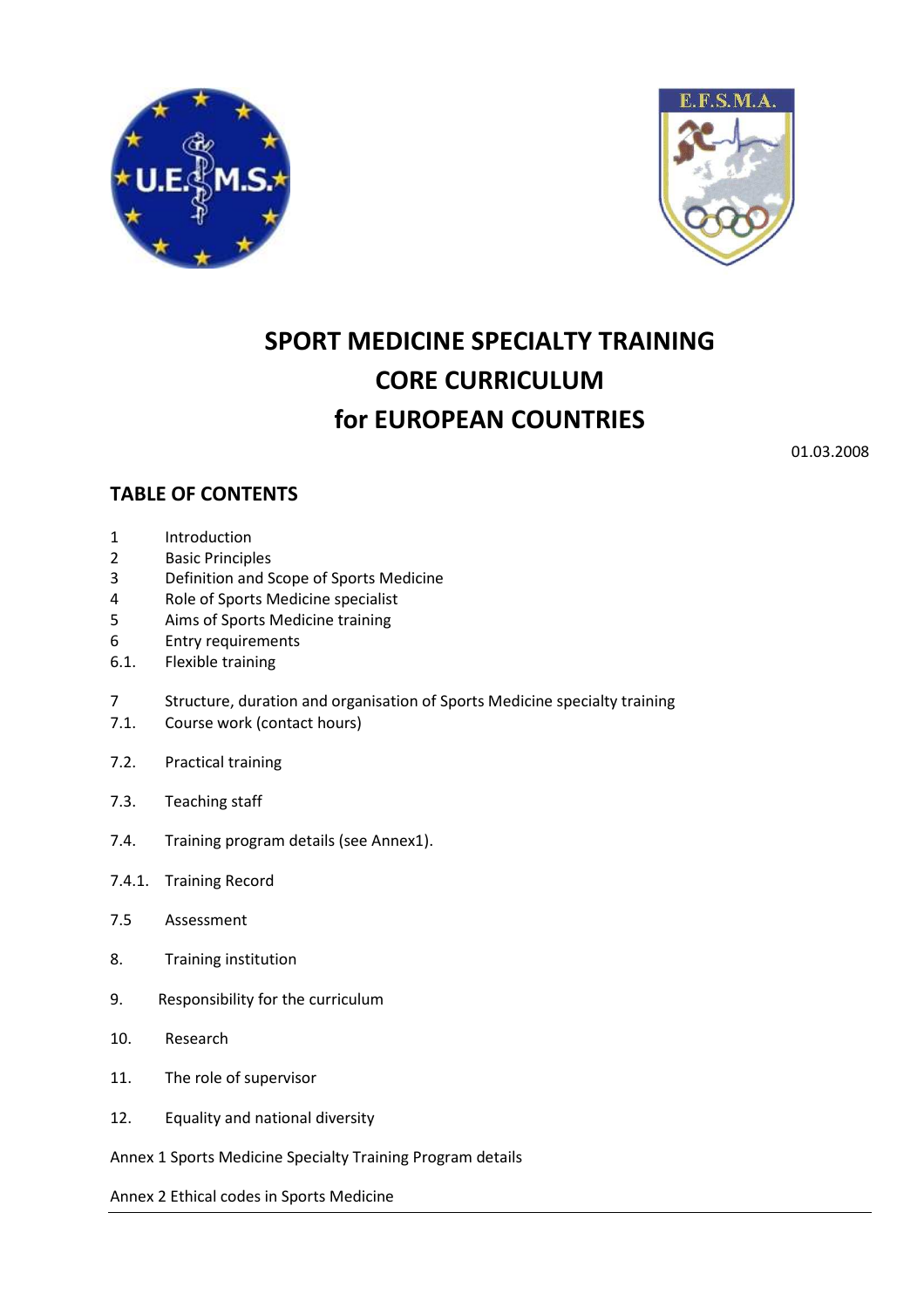# **GLOSSARY**

|            | UEMS UNION EUROPEENNE DES MEDECINS SPECIALISTES                  |
|------------|------------------------------------------------------------------|
| <b>MJC</b> | Multidisciplinary Joint Committee                                |
|            | <b>EFSMA European Federation of Sports Medicine Associations</b> |
|            | NSMA National Sports Medicine Association                        |
| <b>NMA</b> | <b>National Medical Association</b>                              |
| <b>SM</b>  | Sports Medicine                                                  |
| <b>STA</b> | <b>Specialist Training Authority</b>                             |
| ST         | <b>Specialist Training</b>                                       |
| PGT        | <b>Post Graduate Training</b>                                    |
|            |                                                                  |

# **1. Introduction**

This document describes the curriculum for Clinical Specialist Training (ST) in Sport Medicine (SM) for medical doctors adopted to harmonize national requirements within all countries of the European Union.

# **2. BASIC PRINCIPLES**

- 2.1. There is a strong relationship between physical activity and health
- 2.2. Physical activity is essential to good health and quality of life. Physical activity and exercise exerts a positive influence on muscular-skeletal, cardiovascular, respiratory, hormonalimmunological, hematological, neurosensory and gastrointestinal systems.
- 2.3. Physical activity levels are declining in most developed countries and in all age categories. Regular physical activity and sport, especially during childhood and adolescence, promotes proper growth and development, maintains health and counteracts negative risk factors such as obesity, type 2 diabetes, osteoporosis, hypertension, coronary heart disease and other ailments.
- 2.4. Risk factor profiles for many ailments limiting the quality of life are beneficially affected by physical activity and exercise.
- 2.5. The Sports Medicine Specialist and other parties involved in this work may have a substantial impact on all the above points raised including reduction of health care costs.

# **3. Definition and Scope of Sports Medicine**

Sports medicine is a multidisciplinary clinical and academic speciality (and subspeciality in some countries) of medicine dealing with health promotion for the general population by stimulating a physically active lifestyle and diagnosis, treatment, prevention and rehabilitation following injuries or illnesses from participation to physical activities, exercises and sport at all levels*.* 

Sports medicine is globally defined and recognised not solely for taking care of the sporting elite athletes. It is mainly focused on: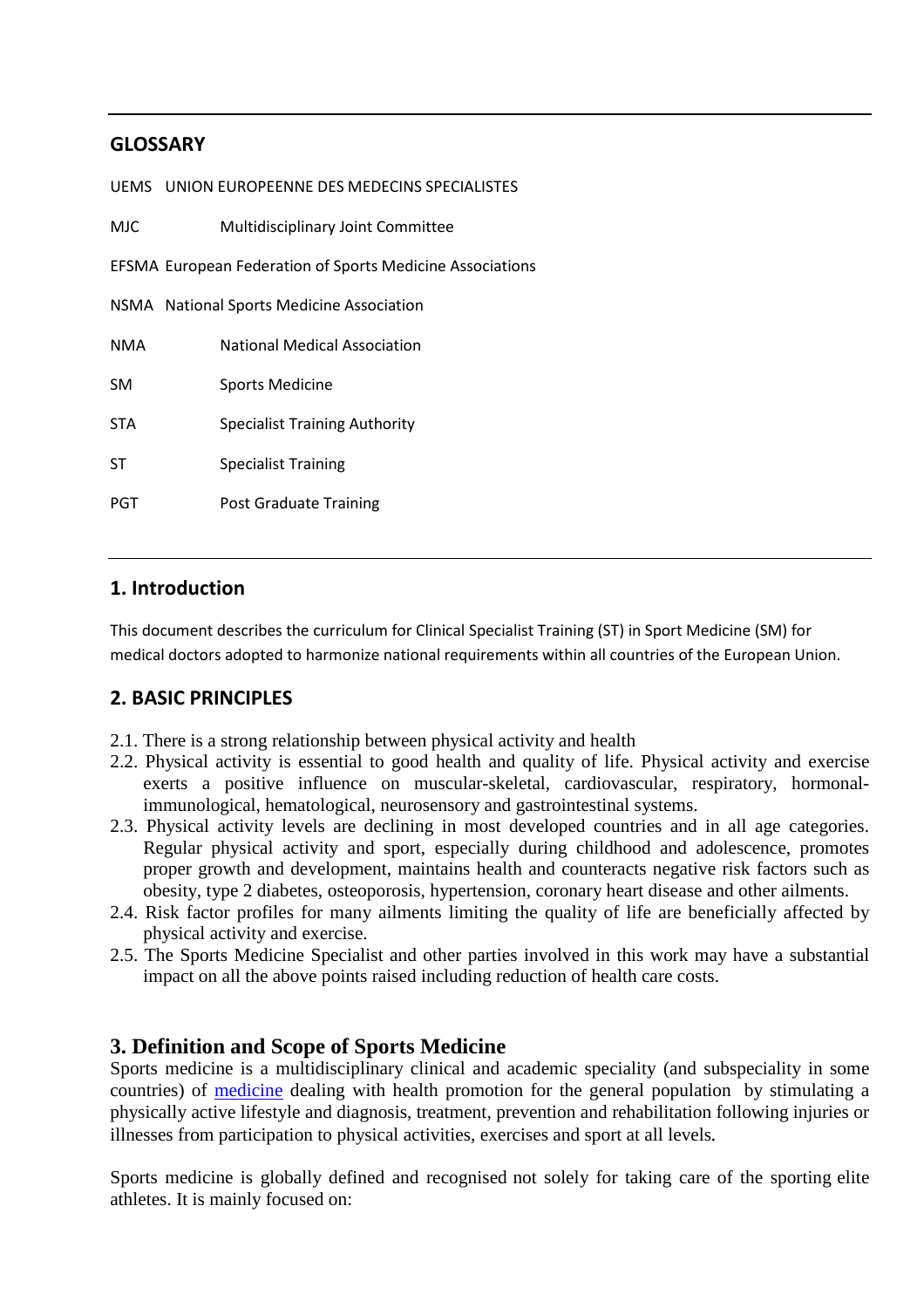- Prevention of chronic diseases caused by sedentary lifestyle as a major area of increasing interest which can partially be served by expertise in sports medicine.
- Pre-participation clinical screening and examination before exercise and competition as well as medical assistance to the athletes engaged in all sports.
- The use of supplements, pharmacological agents, doping control and gender verification and its complex moral, legal and health-related difficulties.
- Special medical issues associated with international sporting events of athletes, including disabled athletes, such as the effects of travel and acclimatization.
- Research in basic science and extensive clinical undertaken in the sports medicine domains within a great variety of specialities.

 The increased attention from media and significant financial and political interactions in international sports events creates an atmosphere where business and sports meet, not always for the benefit of involved athletes. Consequently, sports medicine can encompass an array of areas including internal medicine, exercise physiology, cardiology, orthopaedics and traumatology, physical and rehabilitation medicine etc.

Sports medicine is a multidisciplinary specialty, integrating teams with physicians, athletic trainers, physical therapists, coaches, sport scientists, nutritionists, psychologists, athletes and other related specialties. Besides his clinical expertise, the sports medicine specialist should be considered as head of the multidisciplinary sports medicine team, coordinating the direct planning of the athlete's health activities, related to his health.

# **4. Role of the Sports Medicine specialist**

A specialist in sports medicine may work in different environments and should therefore besides the basic training as outlined in this curriculum also have specific competence on medical problems arising from the specific practice/sport in which he/she will work. That may include as an example a thorough understanding of the needs in dance medicine or football medicine or ranging to the physical needs of professionals such as firemen, policemen and armed forces' personnel. That sport specific knowledge must be achieved outside this curriculum in close collaboration with relevant parties. A specialist in sports medicine should however be competent to fulfil basic general requirements such as the practice of first aid, and possessing ability to address common clinical problems occurring in sports in general. The specialist will also be able to promote the development of sports medicine, being able to contribute to scientific research by an in depth understanding how to critically analyze scientific data from literature and understand fundamentals on how to plan and undertake research including ethical and statistical considerations. A specialist in Sports Medicine should also have basic managerial skills allowing for example a smooth planning and execution of preventative measures in relation to travelling with teams or during competitions in unfamiliar environment and cultures.

# **5. Aims of Sports Medicine specialty training**

These studies in sports medicine aim to provide theoretical understanding and practical skills

as detailed in this curriculum, sufficient to provide first line clinical services of the

highest possible standard and leading to formal recognition as Clinical Specialist in Sports Medicine, equivalent within all the European countries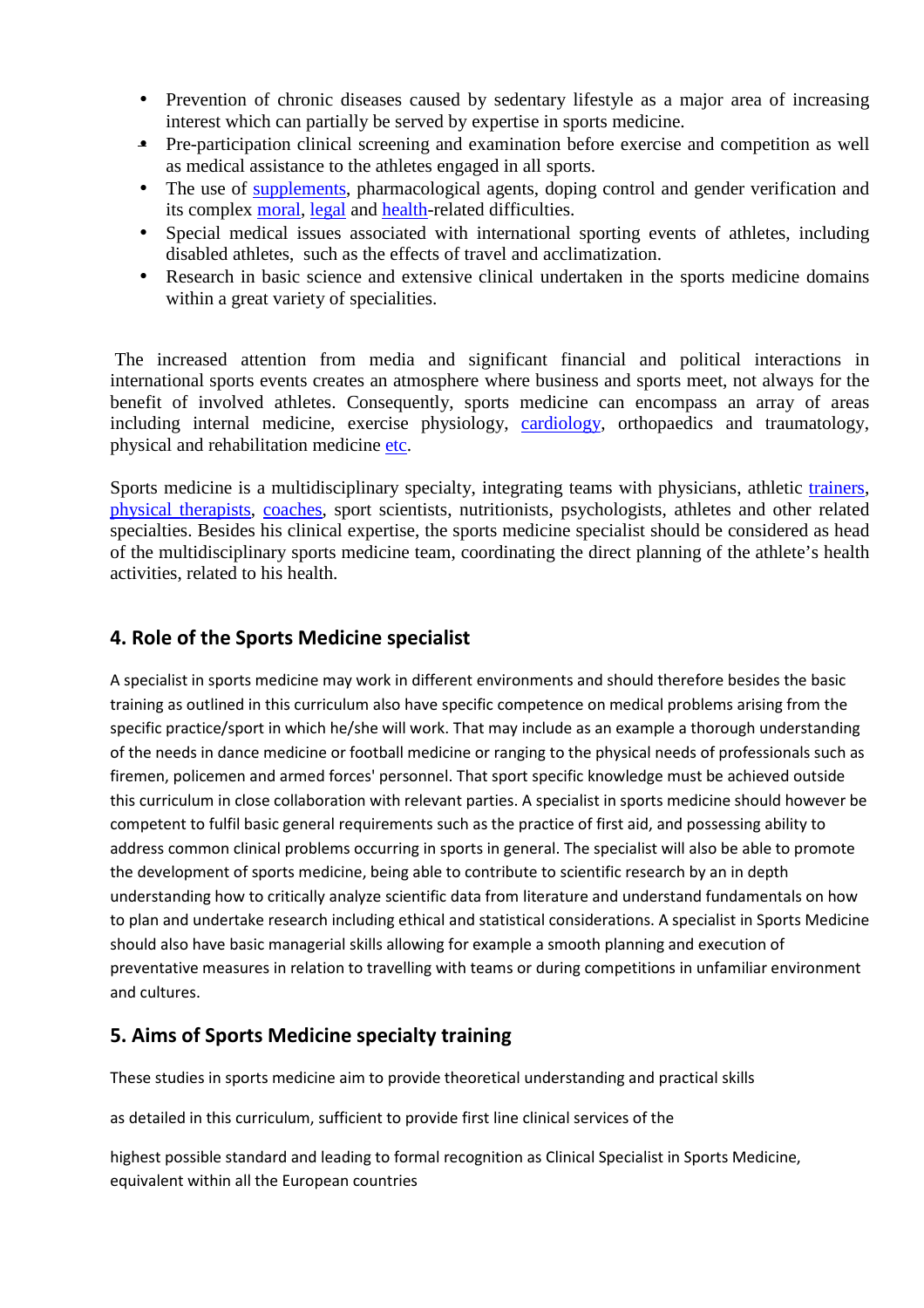# **Basic skills provided by this curriculum include:**

# **Clinical**

To provide pre-participation clinical screening and examination before exercise and competition as well as medical assistance to the athletes engaged in all sports.

- To cover primary responsibility to achieve, by own means or by referral, an accurate diagnosis and treatment for injury or illness caused by or affecting exercise and sport
- To provide leadership in the management of injury or disease from onset to return to sport.
- To provide appropriate and corteous communication with other clinical professionals asked for an opinion, investigations or treatment
- To work closely with allied health professionals to ensure that the athlete receives the highest level of care in each stage of their treatment process.
- To work in close collaboration within the sport specific organisation to ensure a safe and healthy environment
- To promote the highest level of ethical standards within the sporting environment including anti-doping activities

# **Public Health**

- As part of a multi-disciplinary team to encourage and promote physical activity as a lever for healthy living
- To identify impediments to an active lifestyle and work within a multi-disciplinary framework to remove those impediments or minimise their impact
- To work alongside local health authorities / public health clinicians/ developing exercise opportunities for the general public for health gain
- To liaise with public (local authorities / education / voluntary) and private sector so as to advise on the health aspects of exercise programmes

### **Managerial**

To work closely with a network of specialists in other fields such as general practice, orthopaedics,

rheumatology, emergency medicine, physical & rehabilitation medicine, neurology etc to further understanding of medical conditions affecting the active population

- To liaise with health authorities at all levels for provision of resources to promote increased physical activity for the general population to improve community health
- To establish liaison with public agencies such as social services, housing, education, unemployment and voluntary agencies as well as the private sector, involved in the provision of services to disabled people in the community
- To contribute to organisations which promote the dissemination of knowledge throughout the community for the improvement of community health and for the advancement of sports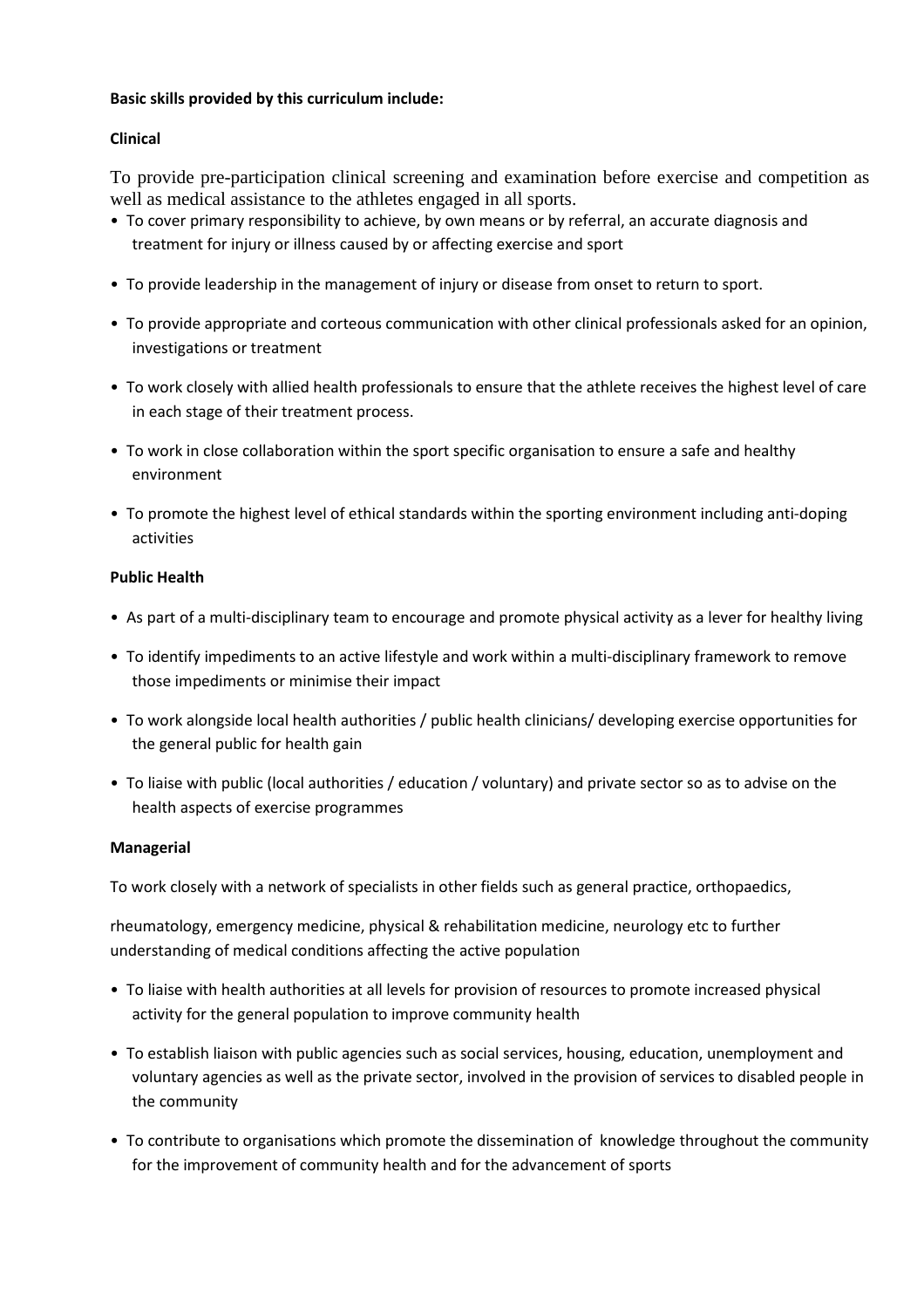# **Education and Research**

- To participate in regular clinical audits and governance
- To promote and participate in scientific research in close collaboration with academic professionals
- To critically review scientific literature and apply evidence based principles in practice
- To actively participate in educational activities for children, community groups, sports-organisations, athletes and other medical professionals to promote an active lifestyle and to improve safety standards in sports
- To participate in all approved training programmes

# **6. Entry requirements**

Applicants for Specialist Training (ST) should have completed basic medical training and achieved corresponding National basic medical degree.

Already recognized specialists from other one of the relevant specialties may apply to enter the program for at least two years of training, suited to fit appropriate further education to achieve a particular competence title in Sports Medicine. This will include competencies as described in both curricula involved and there must be jointly agreed assessment.

# **6.1.Flexible Training**

Trainees who are unable to work full-time are entitled to choose for flexible training programmes. EC Directive 93/16/EEC requires that:

i. Part-time training shall meet the same requirements as full-time training, from which it will differ only in the possibility of limiting participation in medical activities to a period of at least half of that provided for fulltime trainees.

ii. The competent authorities shall ensure that the total duration and quality of part-time training of specialists are not less than those of full-time trainees.

# **7. Structure, duration and organisation of Sports Medicine specialty training**

The curriculum should be organized in the sense that the specialist in sports medicine could serve in his role in national health service but also specifically in his/her preferred sport.

**Key characteristics** of practising clinical Sports Medicine are:

- It involves both clinical services and educational activities
- It requires simultaneous patient centred and learner centred interaction with the emphasis on effective communication, allowing clinical events to be seen and treated as individually designed educational experiences

 Teaching will be undertaken in a variety of clinical settings. Work will be undertaken independently or supervised by senior staff. Trainees should have opportunities for practicing skills and performing practical procedures during their placements. Supervision will always be given where the trainee has not yet acquired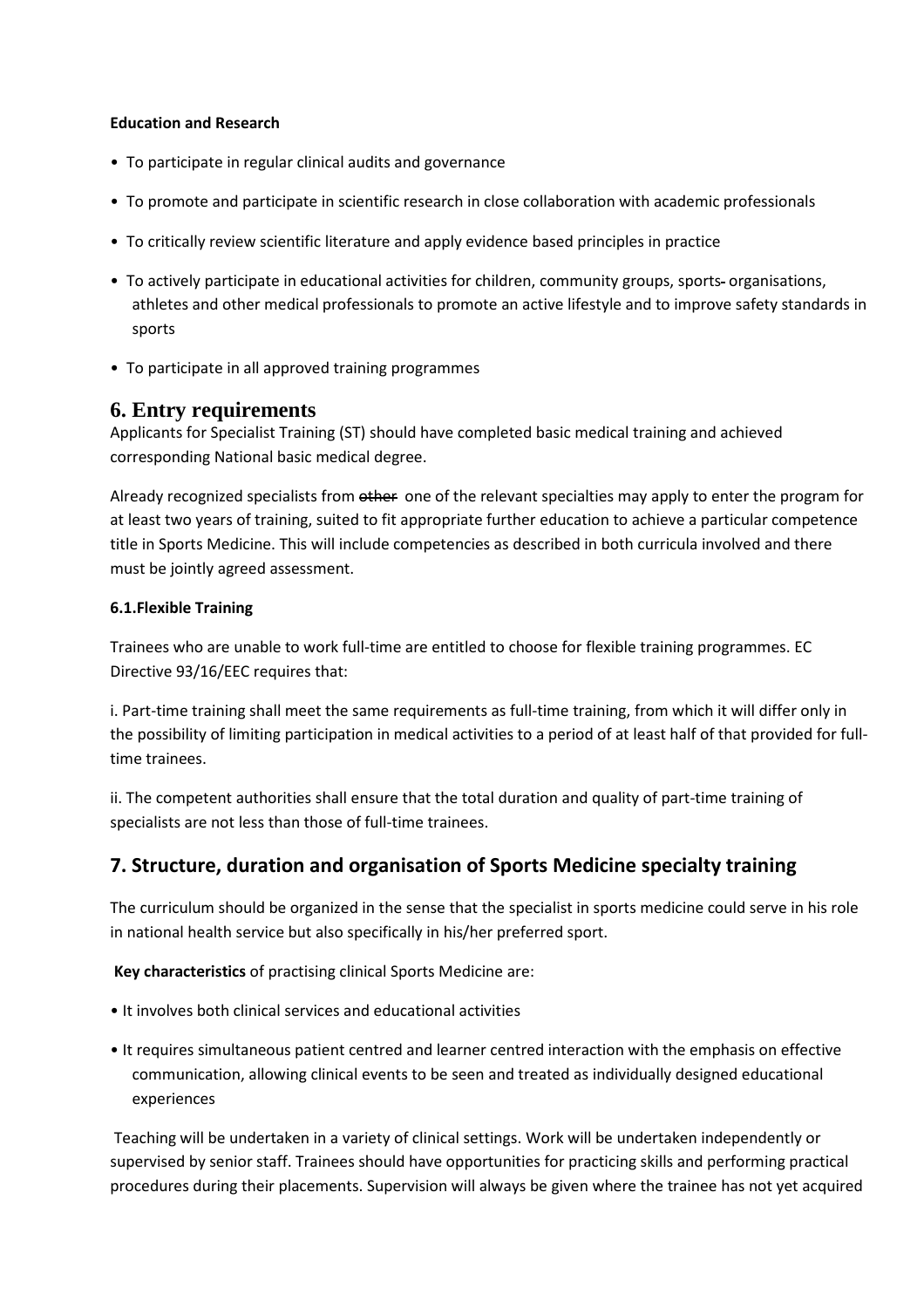a sufficient level of competence. The responsibility in choosing appropriate tasks lies with the Supervisor. The responsibility in conducting tasks or clinical procedures and to inform supervisors of lack of training or competence on any procedure lies with the Trainee.

Personal study (self-directed learning) including the reading of relevant professional journals and textbooks and use of CDs, DVDs, searching the worldwide web and use of other library resources are considered important aspects in ST.

Trainees are expected to complete evidence of reflective practice through case reports and other experiences in their training record. Other self-directed work will be planning, data collection, analysis and presentation of audit and research work. The mandatory training record (hand written diary or preferably logbook) will contain evidence of academic pursuits and should be checked and documented regularly by the Supervisor.

Trainees will take part and be able to lead in teaching and will be expected to develop skills to teach undergraduates, postgraduates and non-medical staff in small groups and formal lectures making personal presentations using a variety of audiovisual methods. They will be expected to present at journal clubs, and make case presentations at grand rounds or similar settings. They will be expected to undertake personal audit and research and make presentations of their findings at clinical meetings.

An important objective of the practical training is to foster the integration of knowledge and practical skills acquired during the cardiology, orthopaedics, physical & rehabilitation medicine, general practice medicine and physiology internships. Trainees will also learn to put into practice information gained in the relevant course work. Trainees will also extend and deepen their knowledge in the assessment of fitness, such as isokinetic and functional muscle performance, cycle ergometry and treadmill ergometry. Trainees will gain experience in the use of such test results in the decision-making with regard to diagnosis, recommendations and therapy for people of both gender and in different age groups and performance levels. With regard to elite sport, trainees will learn how to diagnose, treat and prevent overtraining and overexertion. While supervising competitions and training, trainees will become proficient in activities related to, for example, hygiene and nutrition, and will work closely with trainers, athletes, physiotherapists, officials, etc.

# **7.1. Course work (contact hours)**

The theoretical training will be given as lectures, tutorials or seminars. Regular progress meetings and supervision on written projects and reports are agreed with relevant course instructor. In the clinical setting the teacher-trainee contact is in particular important when the work involves clinical skills.

# **7.2. Practical training**

During practical clinical training, trainees should be supervised by a relevant specialist and considerations of ethical issues (such as presence of parents or tutors), and liability must be addressed. A condition for the continued recognition of undertaken training is that tools for assessment should be available to determine whether the teaching objectives have been reached. A completed and approved curriculum is required to achieve national recognition.

# **7.3. Teaching staff**

7.3.1 The Head of the training programme should have been practicing in the specialty of Sports Medicine for at least five years. He/she should be qualified specialist with a commitment to training and recognized by the relevant National Authority. He/she should have documented experience in research and postgraduate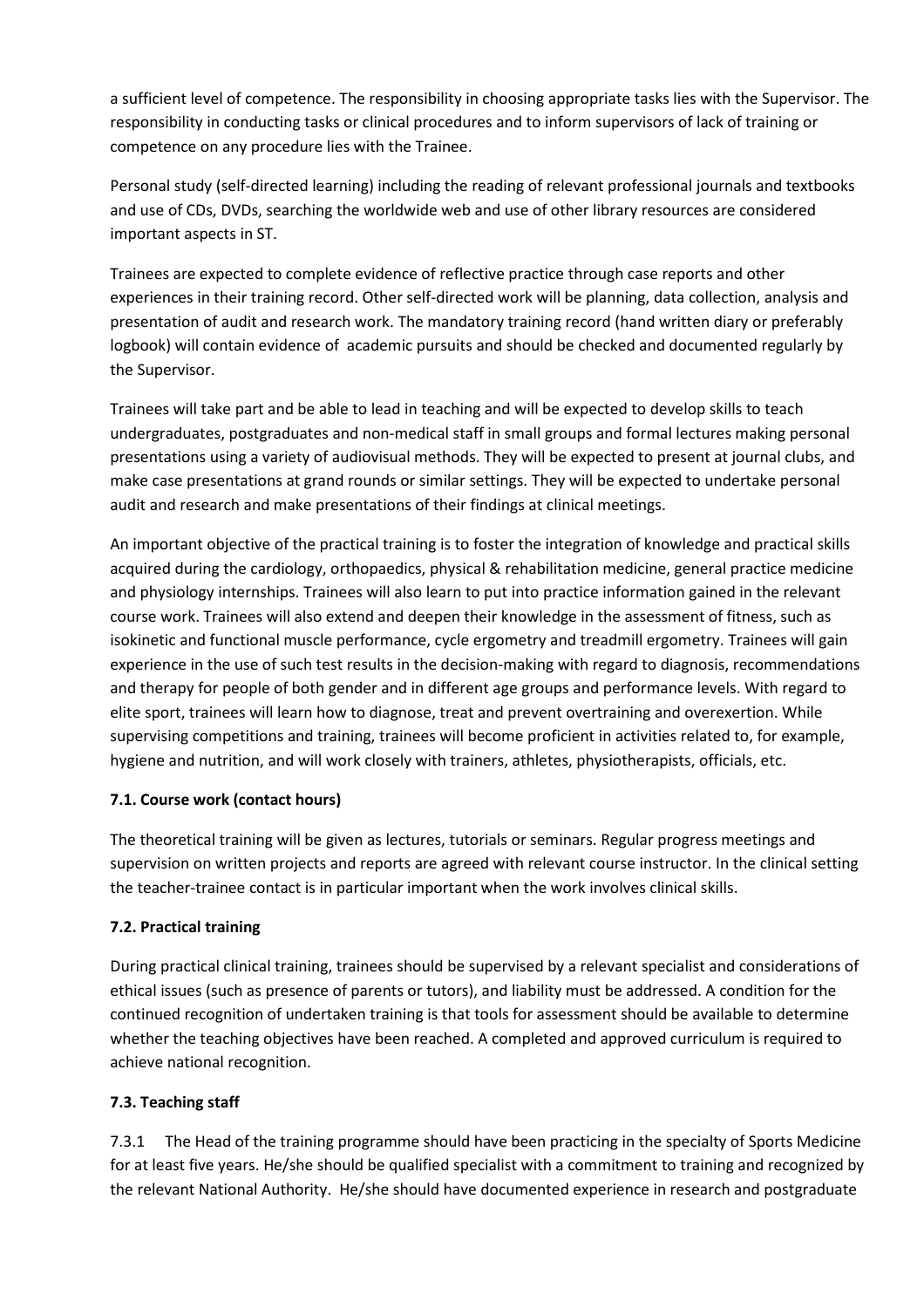education preferably having a senior academic degree. The associated team should include qualified and relevant specialists, guaranteeing that the full range of required learning is covered in the programme. In countries developing the specialty, transitional arrangements may exist.

7.3.2 The Head of the training programme will be responsible for the individualized training programme for each trainee in accordance with national rules, following the recommendations of the European MJC on Sports Medicine for training programmes in Sports Medicine.

7.3.3 The teaching staff will be sufficient in number in relation to the number of trainees on the programme – according to the national regulations - in order to guarantee adequate supervision of the trainee in the programme.

# **7.4. Training program**

A minimum curriculum of supervised specialist training should correspond to 4 years (or equivalent of in total 3200 -contact-course and practical training hours). As a basic recommendation it is proposed to include

- 1 year Internal Medicine with special emphasis to cardiological problems, emergency medicine and clinical nutrition (or metabolic and endocrinological diseases or other relevant areas)
- 6-12 months Orthopaedics and Traumatology
- 6-12 months Physical and Rehabilitation Medicine
- 12-24 months at recognized Sports Medicine Centres, including theoretical and clinical practice and experience as a team physician.

# **For scientific knowledge, skills and experience (see Annex 1)**

# **7.4.1. Training Record**

The trainee will maintain a hand written training record or preferably a logbook throughout the programme. It will regularly be counter-signed as appropriate by the Supervisor to confirm the satisfactory fulfilment of the required training experience, and the acquisition of the competences that are outlined in the Specialty syllabus.

# **7.5. Assessment**

Course work and hands on skills are preferably assessed by the supervisor as well as by an unbiased external examiner. Assessment of practical skills will also form a regular part during the training and evaluated by the course leader or supervisor. A standardized form of assessment may be developed within the framework of the supervision but must include a comprehensive view of the skills required by the curriculum.

# **8. Training institution**

8.1 Training institutions must be recognised by the National Authorities responsible for the training in Sports Medicine. A list of recognized training institutions may be issued by the National Authorities. If these institutions meet the requirements provided in Chapter 6 of the UEMS Charter on PGT, they will be recognised by the UEMS MJC on Sports Medicine for specialist training in Sports Medicine.

8.2 Training institutions should constitute one or several facilities within a restricted area to allow easy access and preferably be placed within or associated with a university hospital or a major hospital with adequate support services to provide an optimal training environment. This includes training programmes for other clinical specialties allowing easy access to interdisciplinary consultation. The institution should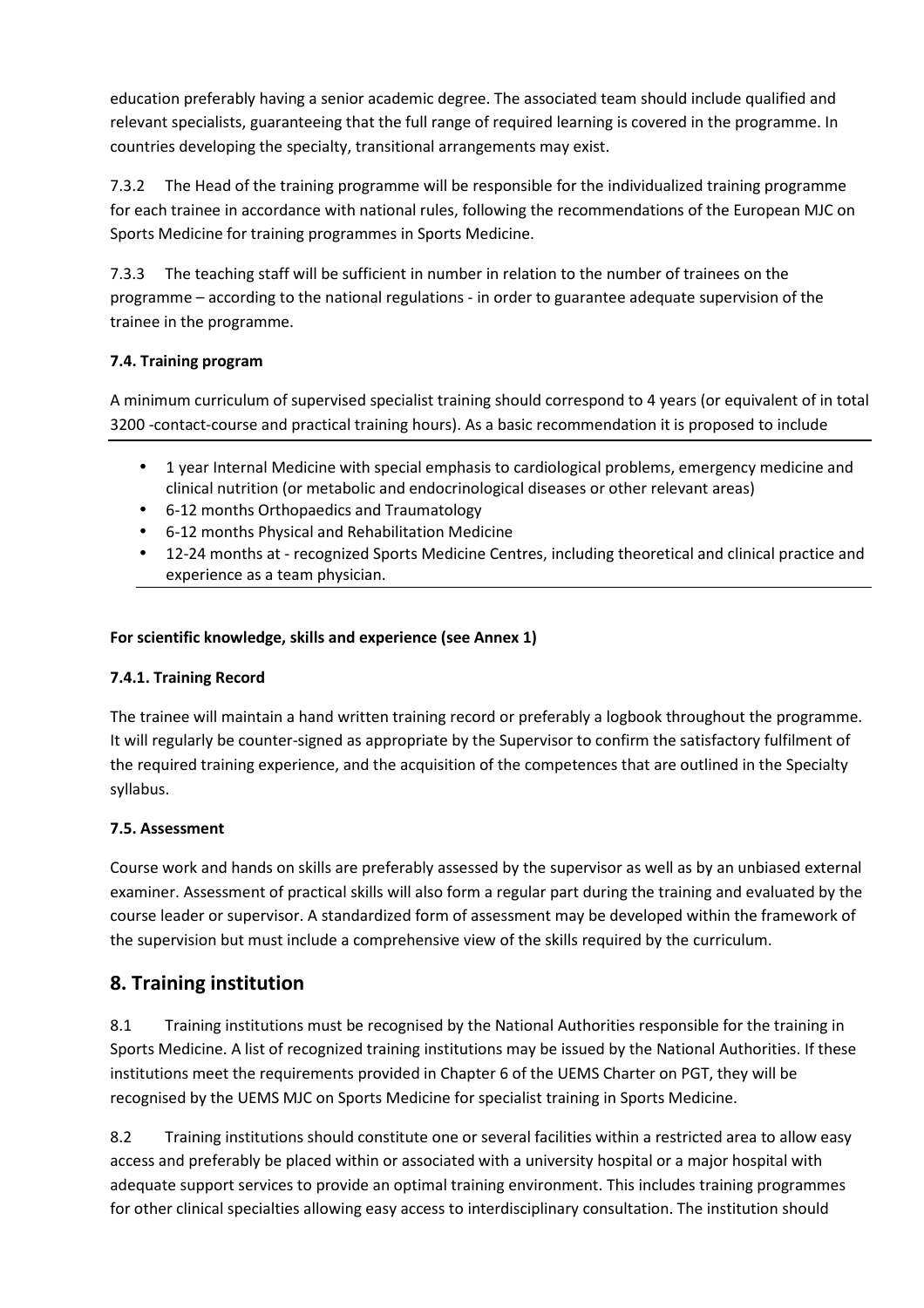provide access to library and scientific literature. Occasionally, periods of training may be undertaken in other approved specialist clinics or institutes for Sports Sciences.

8.3 The Sports Medicine Training Centre will set up a programme for quality management

8.4 The Sports Medicine Training Centre will meet national standards and will have access to the following facilities:

(a) A fully equipped and staffed outpatient department for consultation with athletes and patients. Equipment should be available for basic diagnostic and therapeutic procedures.

- (b) Conference facilities for tutorial sessions.
- (c) Relevant laboratory resources

# **9. Responsibility for the curriculum**

The UEMS MJC on Sports Medicine is responsible for the core curriculum.

At National level the training should fulfil the requirements laid down by the respective Authority. Ideally, in the process of harmonisation, those national requirements should be enriched by those proposed by the UEMS MJC on Sports Medicine.

# **10. Research**

Conducting regular clinical audit is an essential part of the specialty training. Participation in clinical research is encouraged, but not mandatory. Trainees will be encouraged and supported to publish quality research in peer-reviewed journals.

# **11.The role of the supervisor**

Each trainee should have one or more assigned supervisors throughout the program. He/she will discuss issues of clinical governance, risk management and requirements of reporting clinical incidents or complications involving the trainee. The supervisor is part of the clinical specialty team. If the clinical director has any concerns about the performance of the trainee, or where there are issues of physician's or patient's safety, these would be discussed with the supervisor. This includes clinical routines, study leave, sick leave and annual leave arrangements, on-call rotas, educational opportunities, documentation and agreements. Special attention will be given to the nature of work-based learning, so it is clear about the roles and responsibilities.

# **12. Equality and national diversity**

The specialisation training bodies are expected to comply, and ensure compliance, with the requirements of legislation.

# **Reference documents**

1. Chapter 6 of the UEMS Charter on Postgraduate Training for the requirements to be specialised in Sports Medicine. UEMS 2007 / 21, as endorsed by Bratislava UEMS Council meeting in Oct. 2007. www.uems.org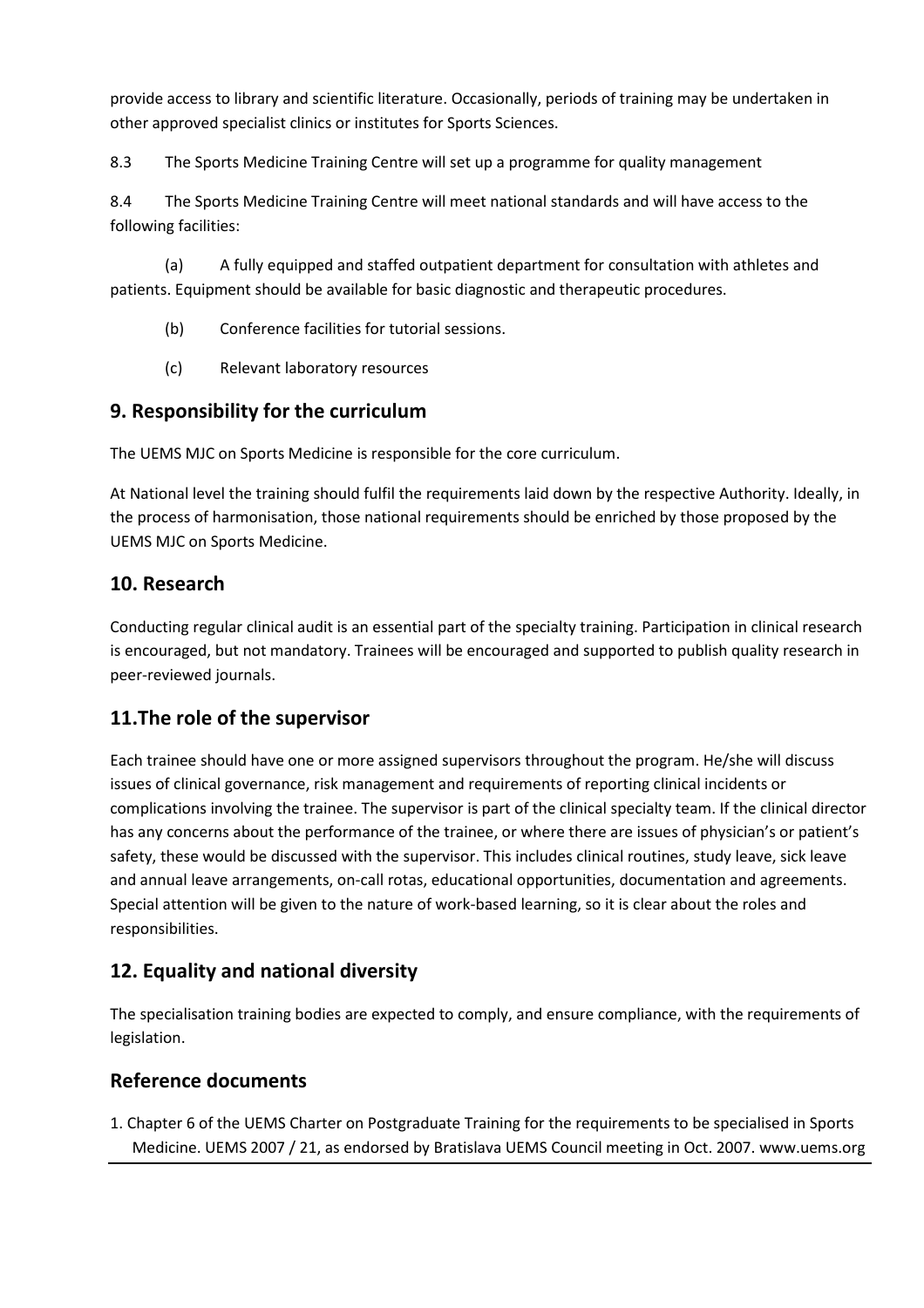- 2. Faculty of Sport and Exercise Medicine (UK), SPECIALTY TRAINING CURRICULUM FOR SPORT AND EXERCISE MEDICINE September 2006, http//www.jrcptb.org.uk
- 3. CENTRUM MEDYCZNE KSZTALCENIA USTAWICZNEGO, CONSULTANT IN SPORTS MEDICINE , Curriculum , Warszawa 2003 , http://www.cmkp.edu.pl
- 4. Curriculum for training specialists in sports medicine, M. Koornneef , A.M.G.J. Bruinsma, Stichting Nederlands Instituut Opleiding Sportartsen (NIOS) 1991, Vondellaan 24, 3521 GG Utrecht
- 5. Ergen E, Pigozzi F, Bachl N, et al. (2006) Sports medicine: a European perspective. Historical roots, definitions and scope JOURNAL OF SPORTS MEDICINE AND PHYSICAL FITNESS 46 (2): 167-175.
- 6. Austrian, Hungarian, Italian, Romanian and Turkish sports medicine specialisation training curricula. Emin Ergen at al: 2008, EFSMA, www.efsma.net

### **Annex 1. Sports Medicine Specialty Training Programme**

# **ACADEMIC AND CLINICAL KNOWLEDGE / SKILLS AND EXPERIENCE**

#### **EXERCISE PHYSIOLOGY**

- 1. Origins and applications of basic and applied exercise physiology
- 2. Cellular metabolism and biomechanical pathways of energy production
- 3. Human energy transfer systems during exercise
- 4. Energy systems in exercise
- 5. Measurement/ energy costs of exercise
- 6. Cardiovascular response and adaptations to exercise
- 7. Respiratory response and adaptations to exercise
- 8. Neuromuscular response to exercise
- 9. Evaluating exercise metabolism / neuromuscular activity
- 10. Hormones and endocrine systems in exercise
- 11. Principles of training
- 12. Strength and conditioning
- 13. Monitoring of exercise capacity/ training/ overtraining
- 14. Fitness assessment
- 15. Environment and exercise
- 16. Ergogenic aids
- 17. Genetics and exercise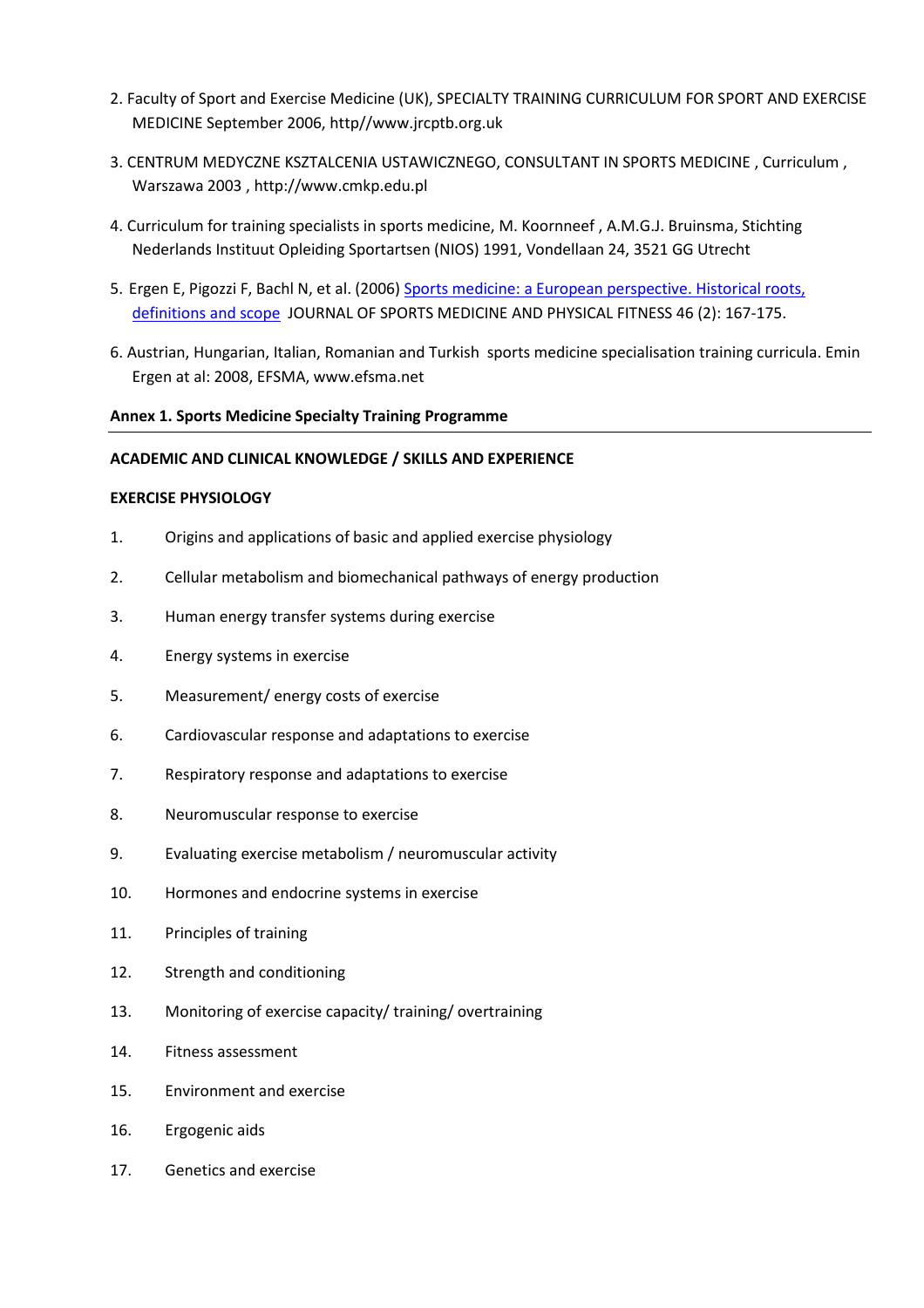#### **Practical skills**

- 1. Calculating energy utilisation
- 2. Estimating maximal oxygen consumption
- 3. Lung function testing
- 4. Isokinetic testing
- 5. Force measurement

# **CLINICAL ANATOMY**

- 1. Clinically relevant regional anatomy, including the upper limb, lower limb, groin & pelvis, head & neck, thorax and abdomen, cervical spine, thoracolumbar spine
- 2. Normal variations in anatomy and the relevance for injury risk, injury prevention and injury management

### **NUTRITION AND EXERCISE**

- 1. Macronutrients and energy
- 2. Micronutrients
- 3. Hydration for Exercise
- 4. Substrate utilisation during exercise
- 5. Diet and exercise in extreme environments
- 6. Body composition
- 7. Diet and health
- 8. Obesity, exercise and weight control
- 9. Nutrition for exercise
- 10. Diet, glycogen stores and endurance
- 11. High fat diets and exercise
- 12. Protein and anabolic diets
- 13. Supplements
- 14. Alcohol and exercise performance
- 15. Disordered eating, bone health and female athlete triad
- 16. Calculation of calorific expenditure
- 17. Formulation and analysis of food diaries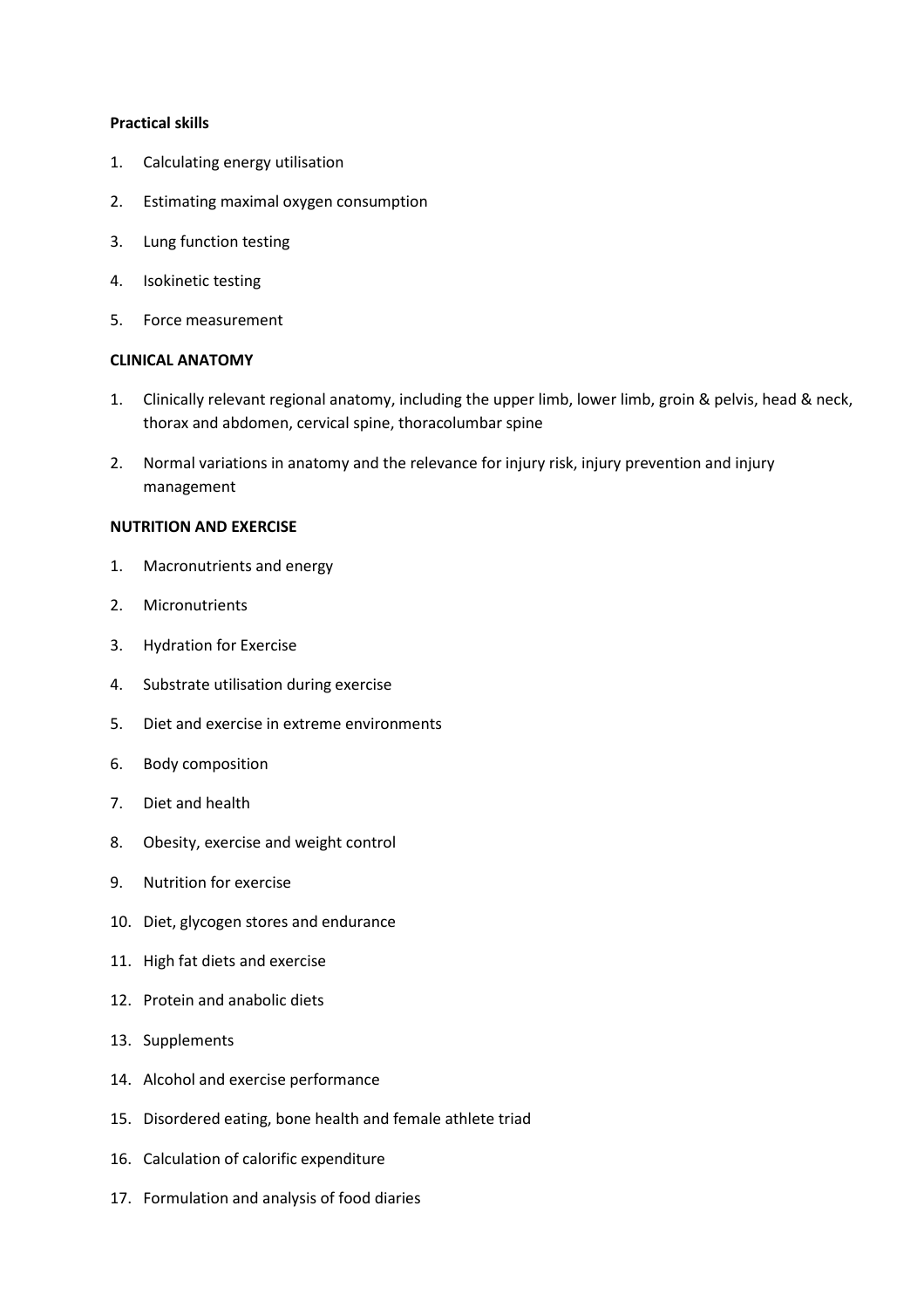- 18. Calculation of body composition
- 19. To advise on dietary requirements for different exercise conditions/ training regimes and supplement use

# **PUBLIC HEALTH**

#### **Primary Care**

- 1. Basic treatment options for common conditions seen in General practice including ENT, respiratory, cardiology, gastroenterology, ophthalmology, and dermatology
- 2. Acute management of common musculoskeletal injuries
- 3. Referral procedures to secondary or tertiary services
- 4. Indications and contraindications for exercise in healthy population and those with medical conditions
- 5. Challenges facing deprived communities and ethnic minorities
- 6. Effects of medications on exercise tolerance
- 7. Understanding of community physiotherapy services

### **Public Health**

Benefits of exercise in primary and secondary disease prevention, working with populations and through organisations.

Role of exercise in cardiac disease, respiratory disease, osteoporosis, arthritis, hypertension, diabetes and mental health.

- 1. Physiology of exercise and health
- 2. Essentials of epidemiology, overview of methods and designs
- 3. Theoretical basis of health promotion
- 4. Evidence in physical activity/health research
- 5. Public health policy in physical activity and health
- 6. Services supporting the promotion of physical activity and their structures
- 7. Measuring physical activity, fitness and health in individuals and populations
- 8. The ability to initiate a health screening programme.
- 9. Skills to provide practical guidance on setting up and managing an exercise programme for people with medical problems, as well as to deal with any technical or patient problems that may arise in such a programme.

# **EFFECT OF ILLNESS ON EXERCISE CAPACITY**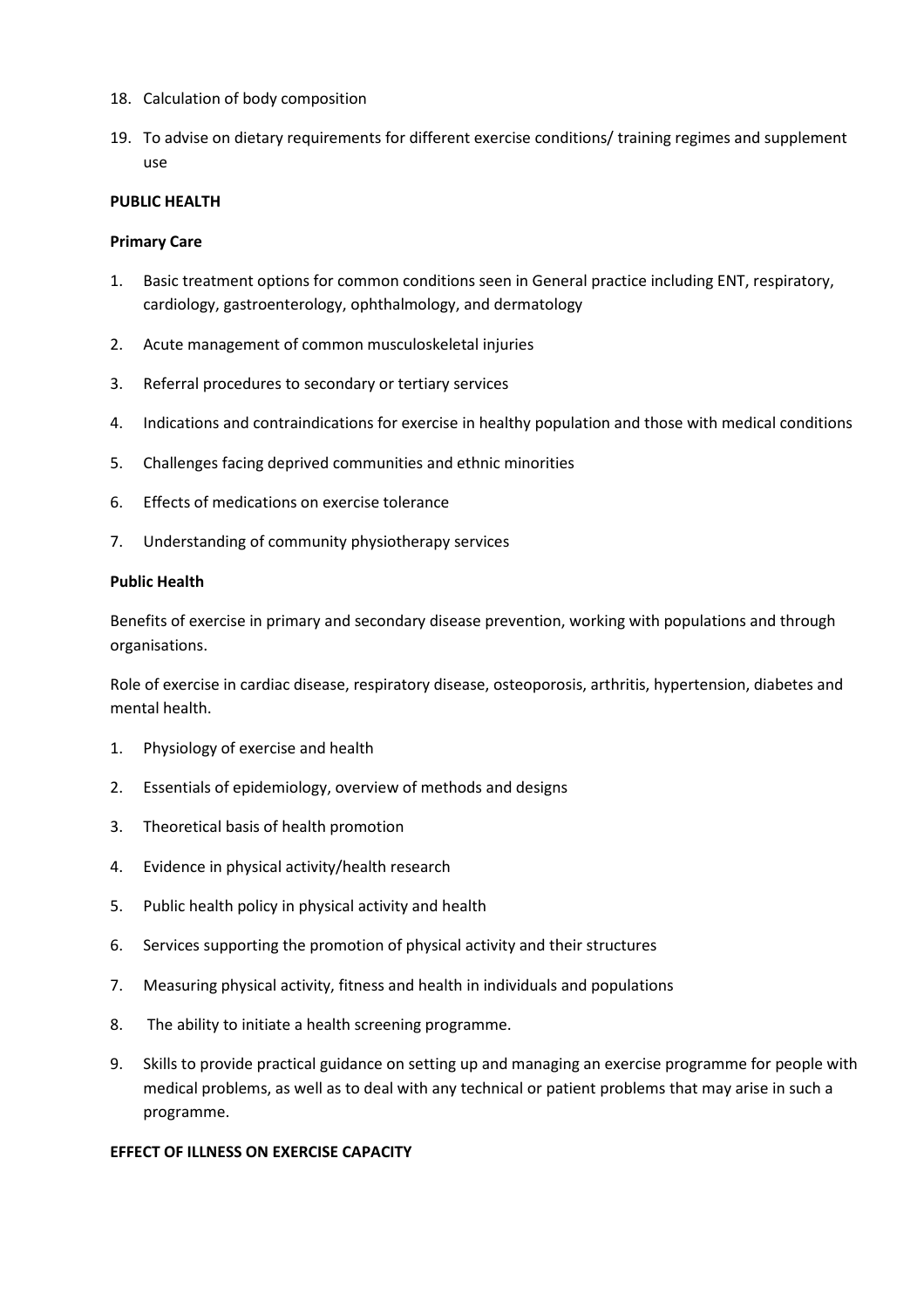- 1. Understanding of medical conditions commonly encountered in the exercising population including mental illness, acute febrile illness, epilepsy (and other neurological conditions), diabetes, bleeding disorders, cancer, asthma and vasculopathic states.
- 2. Understanding of the effect that these conditions may have on the individual's ability to exercise, from both an exercise capacity and safety perspective.
- 3. Understanding of the potential effect of medications prescribed for these conditions, on the individual's ability to exercise

# **MUSCULOSKELETAL MEDICINE**

# **General Pathology of the Musculoskeletal System**

- 1. Understanding common clinical signs and symptoms in general musculoskeletal pathology which may present in athletes
- 2. Understanding of the findings which may be detectable by imaging and other relevant investigations

### Experience

- 1. Attend rheumatology, pathology and endocrine clinics
- 2. Attend lectures and seminars covering these conditions
- 3. Attend Orthopaedic and Fracture Clinics

# **Management of Soft Tissue and Sports Injuries**

### **Knowledge**

### **A. Injury Prevention**

- 1. Pre-participation screening (addressing risk factors, including biomechanical abnormalities)
- 2. Evidence regarding warm-up and stretching
- 3. Sports equipment, including protective equipment health and safety pertinent to sport
- 4. Safe preseason training regimes
- 5. Targeted strength and conditioning programmes

-sport-specific - individual-specific

- 6. Training surface and shoes
- 7. Rule changes in sport

### **B. Acute Injury Management**

1. The principles of managing acute soft tissue injury – lacerations, sprains, strains, contusions, haematomas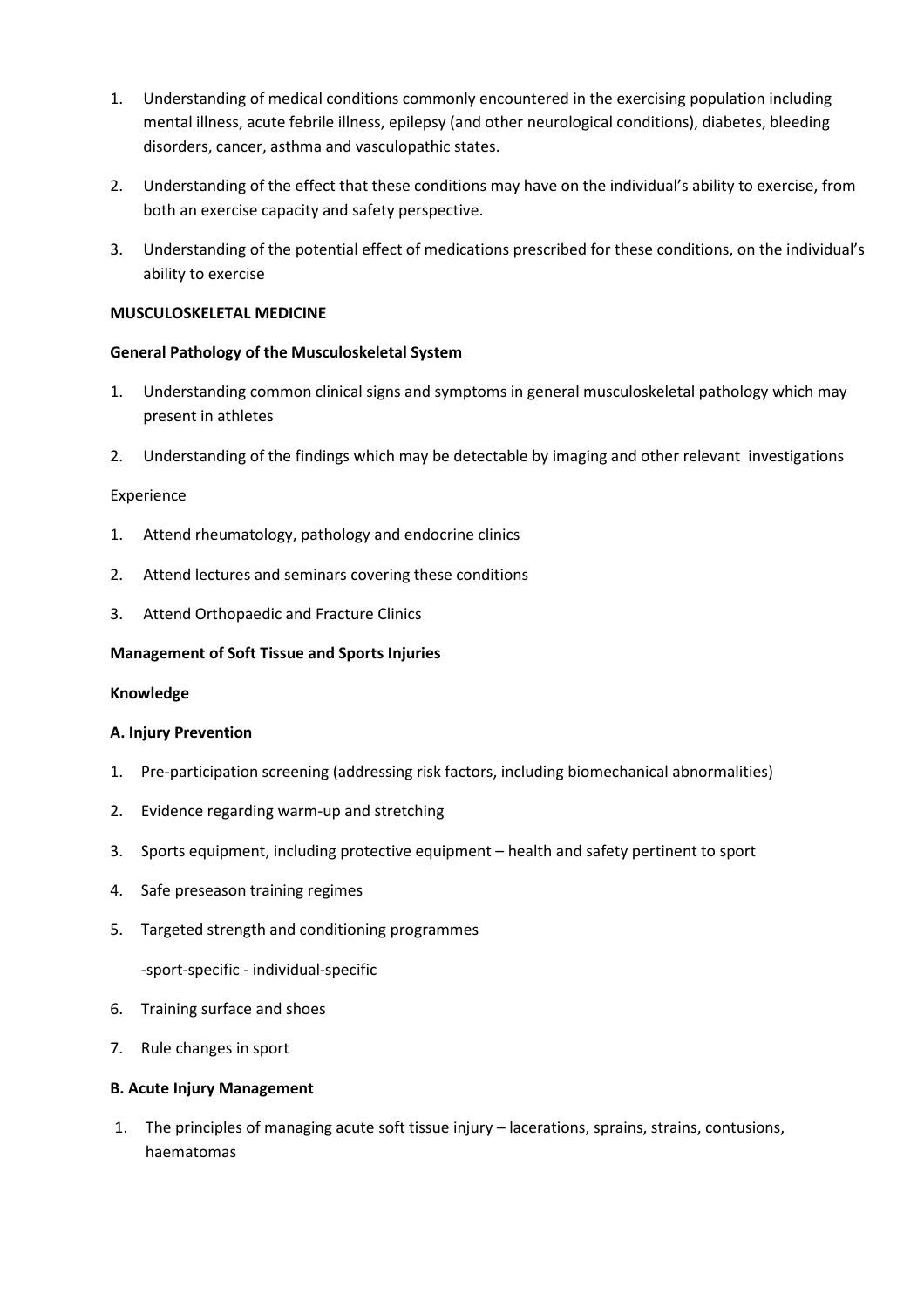- 2. The principles of managing acute bone and joint injuries dislocations, fractures, avulsion injury,epiphyseal injuries
- 3. Understanding of the pathological process of soft tissue injury and the possible effects of common pharmacological treatments on this process

# **C. Chronic/Overuse Injury management**

1. The principles of assessing, investigating and managing overuse injury.

# **D. Principles of the conservative management of injury**

- 1. Principles of injury rehabilitation ligament/tendon/muscle/bone/joint
- 2. Multidisciplinary approach to rehabilitation
- 3. The use of taping, splints, braces, orthotics.

# **E. Principles of the surgical management of musculoskeletal injury**

# **F. Thorough understanding of the principles of tissue injury and repair**

# **G. Joint and soft tissue injection techniques.**

# **Musculoskeletal Radiology**

# **Knowledge**

- 1. The role of imaging techniques in general terms and the way in which images are produced.
- 2. An understanding of the relative radiation risks applicable to different types of imaging.
- 3. The strengths and relative weaknesses of different imaging techniques and their ability to demonstrate both normal and abnormal structures within tendons, ligaments, muscles, bones and joints.
- 4. A full appreciation of the role of imaging in investigating patients presenting to a team physician and sports medicine specialist. This will include the investigation of patients with both acute and chronic symptoms including acute traumatic injury and chronic overuse injury.
- 5. The ability to construct a differential diagnosis based on history and clinical findings and the targeted use of imaging to reach a definitive diagnosis.
- 6. An understanding of the use of medical imaging for targeted treatment (e.g. guided injections) to complement history & examination.

# **Gait and Biomechanical Assessment**

# **Knowledge**

1. Functional anatomy of joints and musculo-tendinous units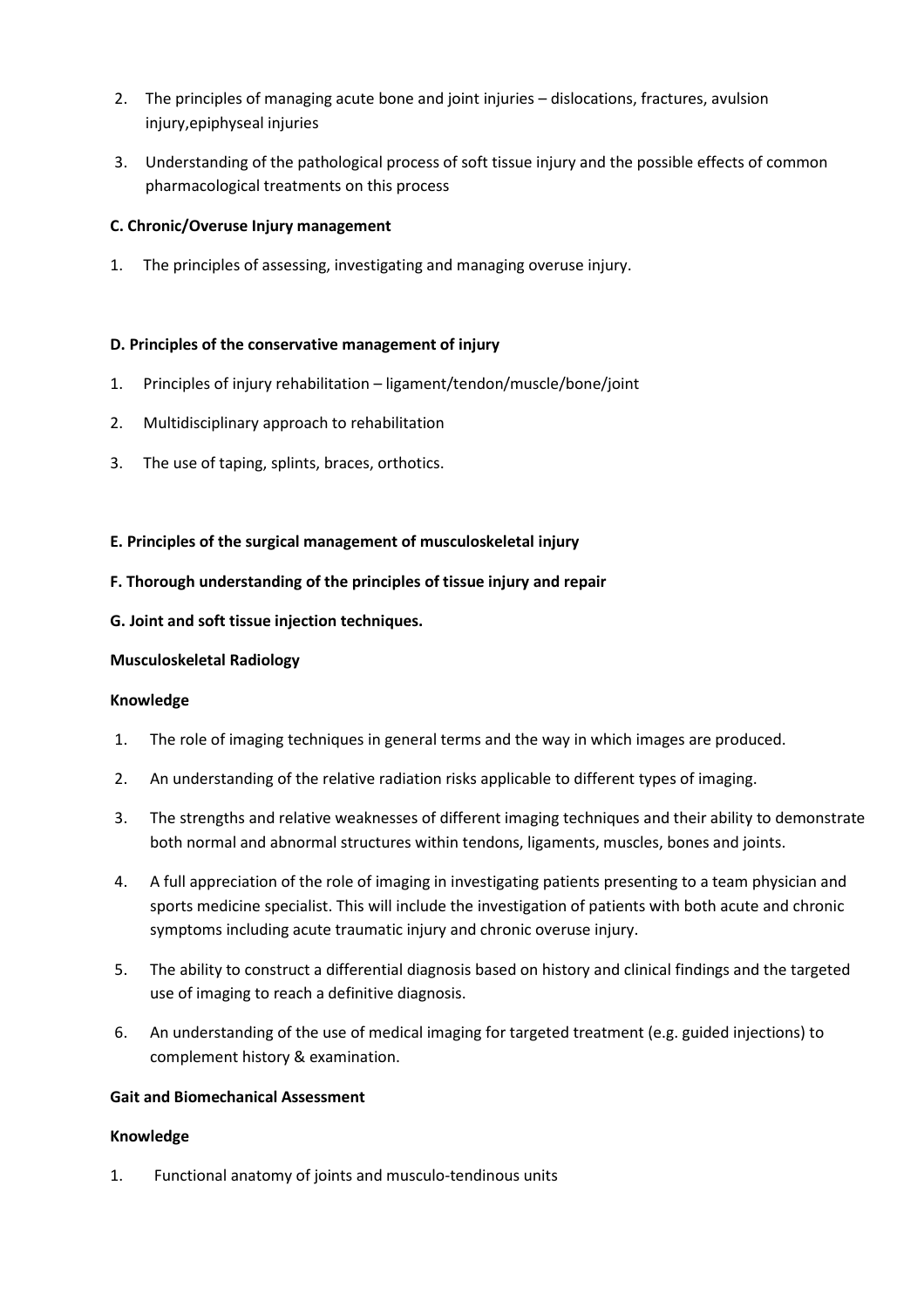- 2. Characteristics of bone, tendon, ligament, articular cartilage, muscle under stress and strain and potential for fatigue
- 3. Human movement analysis basic kinematics and kinetics
- 4. Biomechanical analysis of sport-specific techniques
- 6. Effects of faulty biomechanics, influence of posture
- 7. Methods and effects of changing biomechanics
- 8. Principles of body morphology
- 9. Biomechanics experience with podiatrist / physiotherapy / biomechanist
- 10. Attend workshops on orthotic construction

# **WORKING WITHIN THE TEAM ENVIRONMENT**

# **Team Physician**

# **Knowledge**

- 1. The role of the team physician
- 2. Pre-participation screening
- 3. Health education and pre-season assessment
- 4. Acquisition of skills and physique
- 5. Protective equipment
- 6. Medical equipment, pharmacy supplies required for coverage of teams
- 7. Structuring training to prevent injury
- 8. Doping classes and methods/ permitted use of banned drugs/ doping control
- 9. Traveller's health issues, combating jet lag and immunisations
- 10. Athlete confidentiality and medico-legal aspects of team care
- 11. Disordered eating, female athlete triad
- 12. Child protection

# **Skills**

- 1. Communication skills
- 2. Ability to prepare a medical team for travel
- 3. Ability to monitor environment/ hygiene/ facilities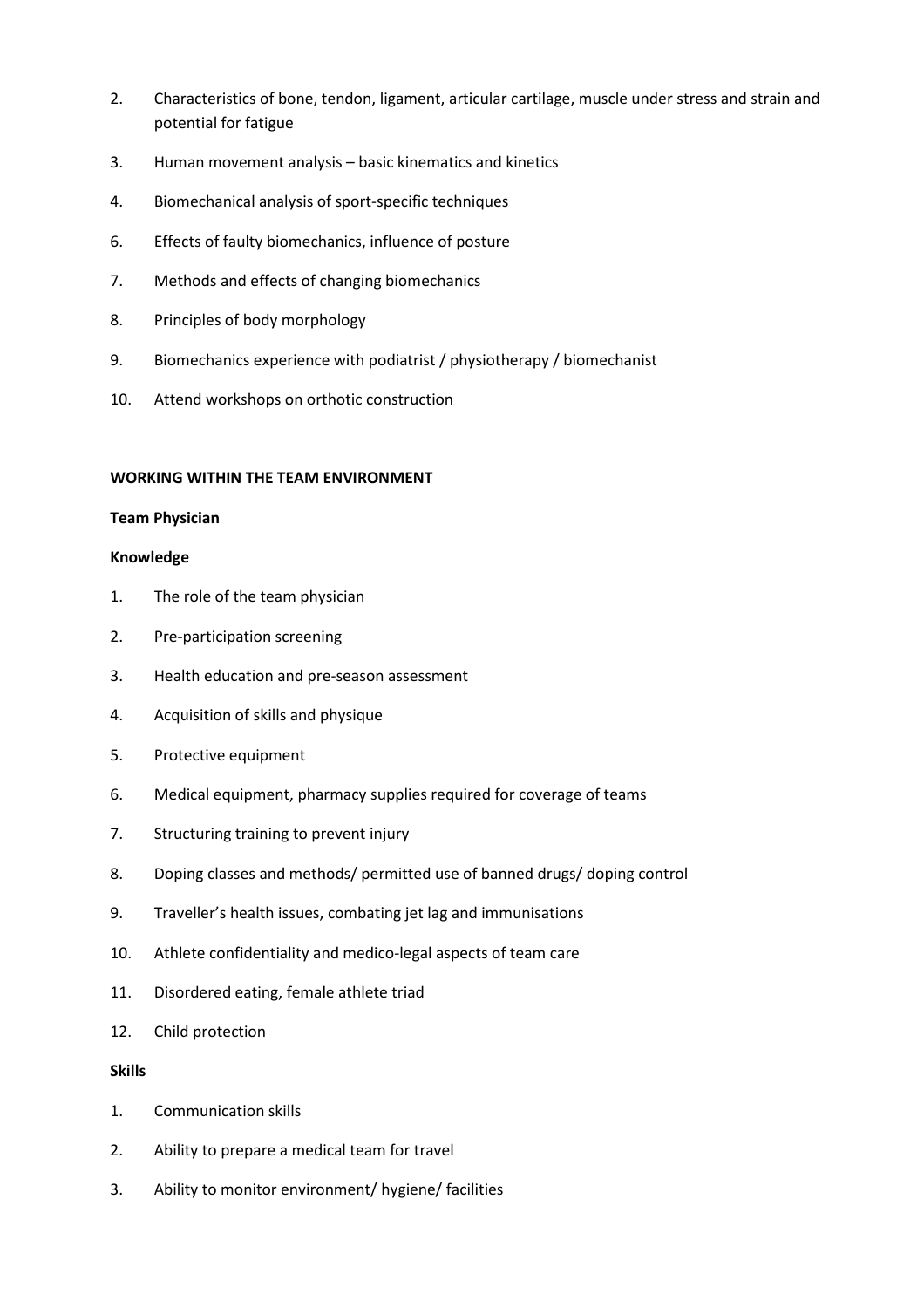- 4. Ability to work both with individual athletes and a team
- 5. Ability to undertake pre-hospital care of an injured athlete
- 6. Show adequate record keeping

### **Experience**

- 1. Supervised for minimum of 2 years as physician in team sporting environment
- 2. Maintain a logbook of athletes and, teams and conditions seen
- 3. Experience of travelling with a variety of teams
- 4. Attend appropriate courses such as Advanced Life Support

### **Physician in charge of Events**

### **General Knowledge**

- 1. Legislative and medico-legal guidelines with regard to medical and crowd safety facilities at sporting venues
- 2. Guidelines for number and type of medical personnel required for sporting events with large participant numbers and/or large crowds
- 3. Relevant EU safety legislation governing the running of sporting events with large participation numbers and/or large crowds
- 4. Procedures for evacuation of injured athlete or member of the crowd from any given sporting event
- 5. Procedures for evaluating requirements in terms of pharmacy supplies, medical equipment, medical personnel, paramedical personnel and communication equipment at any given sporting event

### **Specific Sports**

### **Knowledge**

- 1. Familiarity with a wide variety of sports in terms of rules and regulations, physiological requirements and injury risk profiles
- 2. Provide medical treatment for athletes involved in these sports
- 3. Provide advice to team management regarding pre-participation screening, training programs, injury risk management and injury treatment, for any of these sports

### **Experience**

- 1. Spend time with teams involved in these sports
- 2. Attend appropriate courses relating to the care of athletes involved in these sports

# **MEDICAL EMERGENCIES**

### **Head injury and Concussion**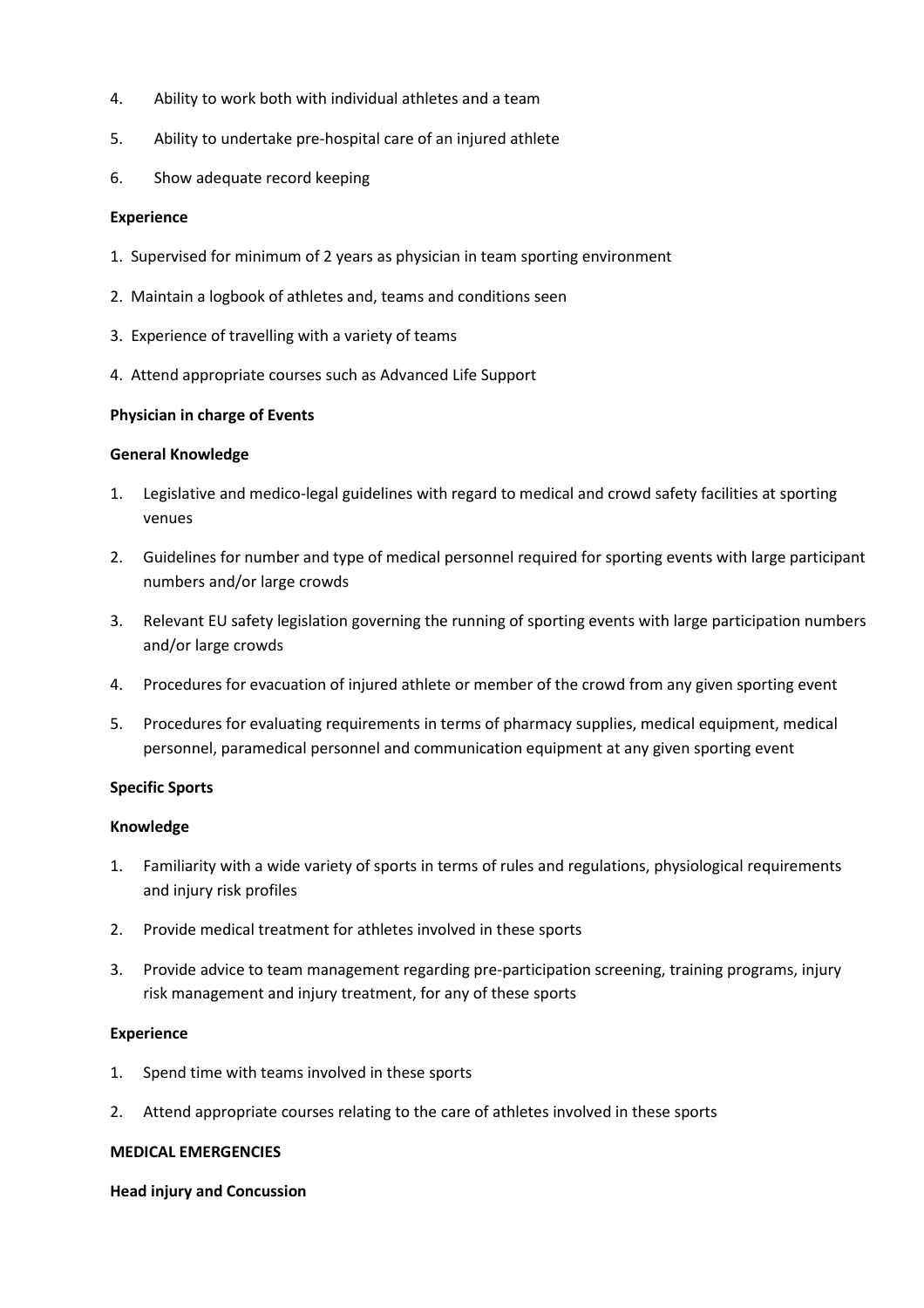- 1. Pathophysiology of concussion
- 2. Various definitions of concussion
- 3. Grading concussion severity historical perspectives
- 4. Understanding of possible significant complications
- 5. Assessment of concussion
- 6. Understanding of short and long-term sequelae of concussion
- 7. Rehabilitation of concussed athlete
- 8. Rationale for return to play
- 9. Sport-specific regulations
- 10. Maxillofacial and dental issues

#### **Sudden Death in Sport**

#### **Knowledge**

- 1. Incidence and prevalence of sudden death in sport
- 2. Aetiology of sudden death in sport
- 3. Cardiological causes, including
- 4. Traumatic causes including
- 5. Environmental factors
- 6. Understanding of the role of pre-participation screening

### **Skills**

- 1. Implement strategies to reduce risk of sudden death in sport
- 2. Ability to identify at risk athletes through history, examination and appropriate investigation
- 3. Ability to manage athletes with known risk factors

### **Experience**

- 1. Provide coverage at contact sport events
- 2. Attend cardiological testing sessions
- 3. Read ECGs and identify relevant patterns of pathology
- 4. Observe echocardiograms
- 5. Attend clinic specialising in connective tissue diseases, including Marfan's syndrome
- 6. Participate in pre-participation screening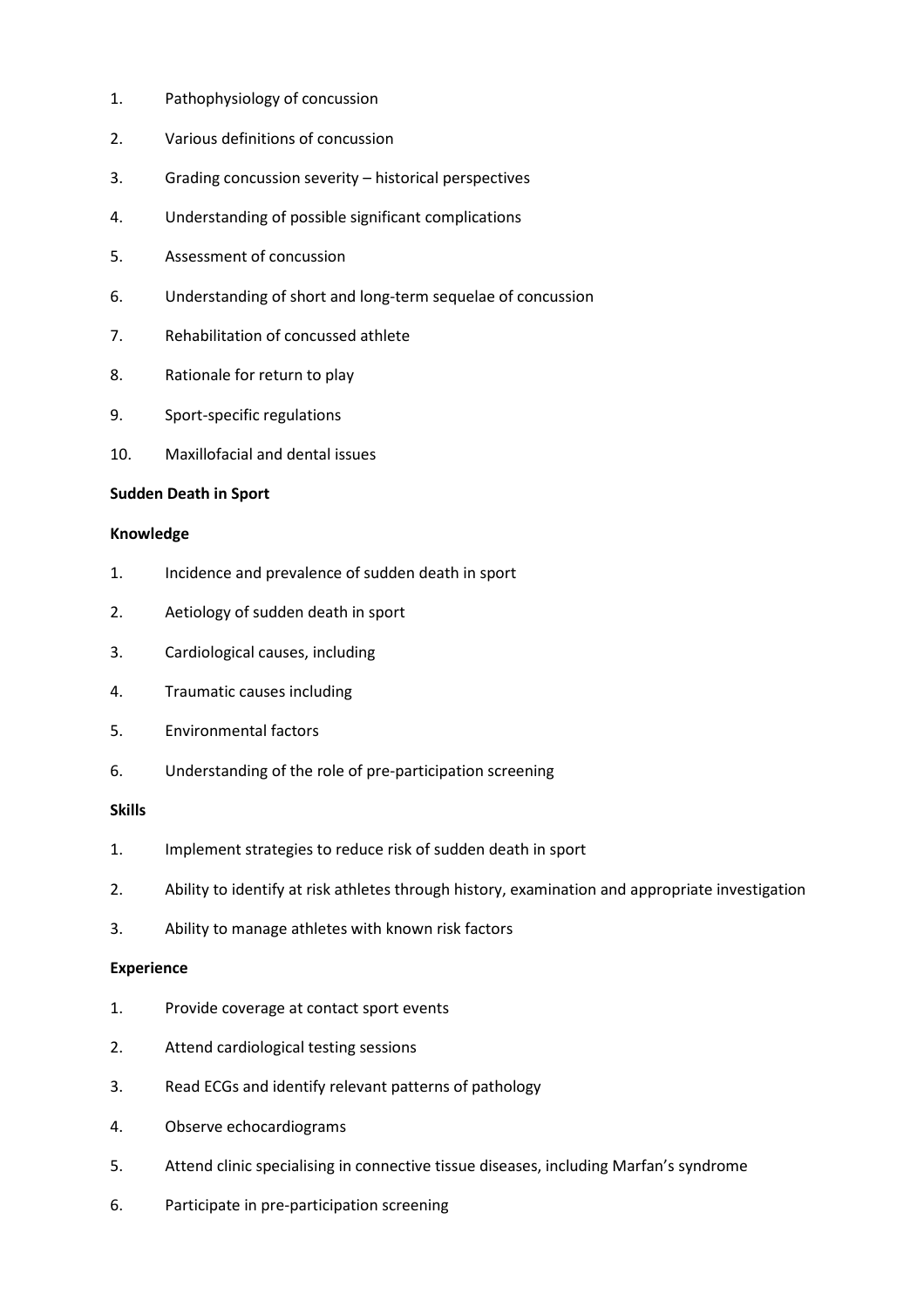# **Resuscitation Training**

- 1. On field assessment including basic life support, advanced life support, shock, anaphylaxis, basic and advanced airway management, spinal immobilisation and principles of safe patient transfer.
- 2. Basic pharmacology of drugs used in resuscitation
- 3. Thorough understanding of the principles of care for the unconscious patient
- 4. Basic knowledge of the principles of trauma care
- 5. Principles of the management of spinal injury, head injury, thermal injury, chest and abdominal injury eye trauma, dental trauma and genitourinary trauma.

### **Accident and Emergency**

- 1. Basic triage of injuries
- 2. Acute assessment and treatment of soft tissue injuries
- 3. Principles of basic fracture management
- 4. Knowledge of common fractures and dislocations in upper and lower limbs
- 5. Assessment and treatment of minor and major head injuries
- 6. Differential diagnoses in acute eye trauma
- 7. Differential diagnoses in acute ear, nose and throat trauma
- 8. Understanding of the principles and practice of local anaesthetic use including field and regional anaesthesia

### **DRUGS IN SPORTS**

- 1. Understanding of effects of various pharmaceutical agents on exercise performance
- 2. History of Drugs in Sport
- 3. Banned substances/methods
- 4. Therapeutic use of drugs for illness and injury
- 5. Education of athletes and administrators the doctor's roles & responsibilities
- 6. Regulatory authorities including government, IOC, WADA and individual sporting organisations

### **PSYCHOSOCIAL ASPECTS OF SPORTS MEDICINE**

- 1. Awareness of motor learning, selective attention and information processing theories and models
- 2. Psychology of behavioural change sedentary to active living
- 3. Psychological aspects of stress, trauma, disability, rehabilitation, and failure in sport
- 4. Psychological aspects of motivation, arousal and performance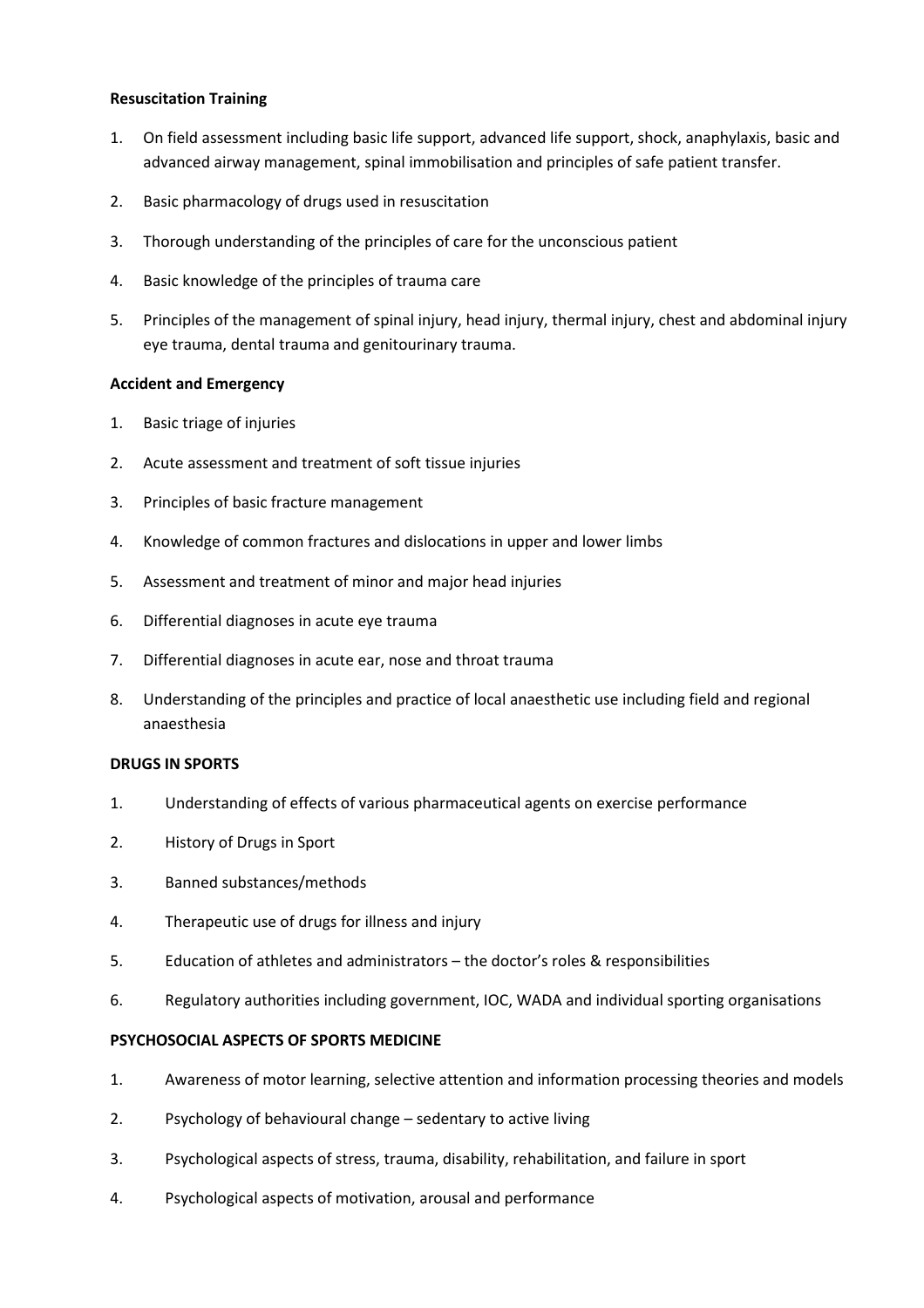- 5. Group psychology: of team, coach, medical team, group dynamics, behaviour remodelling
- 6. Psychological/ mood effects of physical activity
- 7. Sociology of sport: including violence in sport, behavioural norm and values in sport, effect of sport and physical activity on socialisation, influence of role models, drug issues in sport.
- 8. Psychosocial effects of retirement from sport

# **INVESTIGATIONS AND PROCEDURES**

- 1. Knowledge of muscle and nerve physiology the motor unit
- 2. Understanding of the methodology behind electrophysiological testing (NCS and EMG)
- 3. An understanding of the indications for electrophysiological studies and there strengths and weaknesses.
- 4. Be able to describe the components of the normal EMG and NCS
- 5. Understanding of the EMG findings in denervated muscle, myopathy and inflammatory myositis
- 6. Be able to describe the three main types of nerve injury (neuropraxia, axonotmesis, and neurotmesis).
- 7. Thorough knowledge of muscle compartment anatomy, specifically related to possible complications of muscle compartment pressure testing
- 8. Joint anatomy, specifically related to possible complications of aspiration/injection of joints
- 9. Principles of lower limb biomechanics and the use of orthotics
- 10. Principles and techniques of musculoskeletal ultrasonography

### **SPINAL INJURIES, AMPUTEE REHABILITATION AND SPORTS FOR THE DISABLED**

- 1. Awareness of the special needs of disabled athletes and exercisers e.g. cerebral palsy, amputees, visually and hearing impaired, learning difficulties etc
- 2. Awareness of the special medical needs of disabled athletes and exercisers e.g. knowledge of catheters, pressure sores, stump care etc
- 3. Have an understanding of the physical problems experienced by amputees and wheelchair users with everyday living and with respect to sport
- 4. Have knowledge of the types of prosthesis available, particularly those used for sport
- 5. Have knowledge of the types of wheelchair available and adaptations required for different sports
- 6. Awareness of support groups and sports organisations for disabled people
- 7. Knowledge of the effects of spinal injury at different vertebral levels
- 8. Awareness of disability classification and relevant competition rules and regulations Special Olympics, Paralympics Associations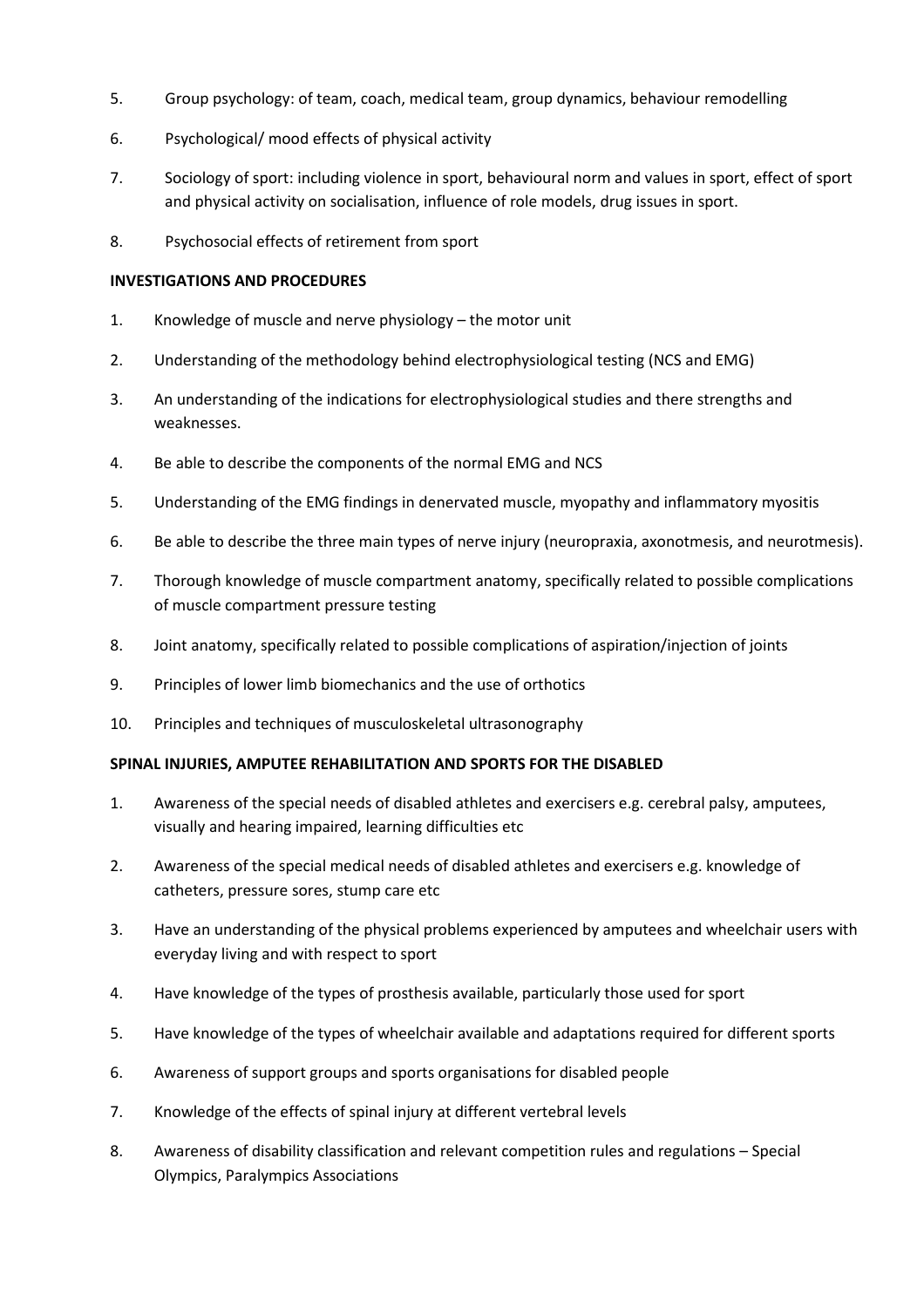### **PHYSICAL ACTIVITY IN SPECIAL GROUPS**

#### **Children and Adolescents**

- 1. Anatomical and physiological differences of the child and adolescent, in relation to the management of injury and illness
- 2. Paediatric musculoskeletal injuries: epiphyseal plate injuries, traction apophysitis, common fractures and specific soft tissue injuries
- 3. An understanding of non-accidental injury in all its forms, to include an appreciation of child protection issues and the relevant laws.
- 4. Understanding of Gillick competency and the legality of treating minors.
- 5. Basic knowledge of metabolic diseases encountered in children and adolescents
- 6. Understanding and knowledge of the principles of pre participation screening in children, with particular emphasis on cardiology screens for HOCM
- 7. Diagnosis and treatment of exercise induced asthma in childhood.
- 8. Application of appropriate training workloads to the developing skeleton and metabolism
- 9. Identification of common eating and body perception disorders in the developing athlete, with particular reference to amenorrhoea (primary and secondary) and the female athlete triad

#### **Differences Based on Gender**

- 1. Understanding on the effect of hormone cycles on performance
- 2. Understanding the effects of exercise on the menstrual cycle
- 3. Principles of manipulation of menstrual cycle
- 4. Contraception options for athletes and the relevant merits & disadvantages in relation to performance
- 5. Understanding of the relationship between hormones, weight, osteoporosis and stress fractures in female athletes
- 6. Relationship between pregnancy and exercise, in terms of both safety and performance
- 7. Principles of return to exercise postpartum
- 8. Understanding of gender differences in exercise

#### **Elderly Athletes**

- 1. Understanding of the effect of ageing on muscle bulk, cardiovascular fitness, endurance etc
- 2. Knowledge of considerations when exercising with chronic diseases, and the effect of chronic diseases on performance
- 3. Understanding of the risks and benefits of exercise in older people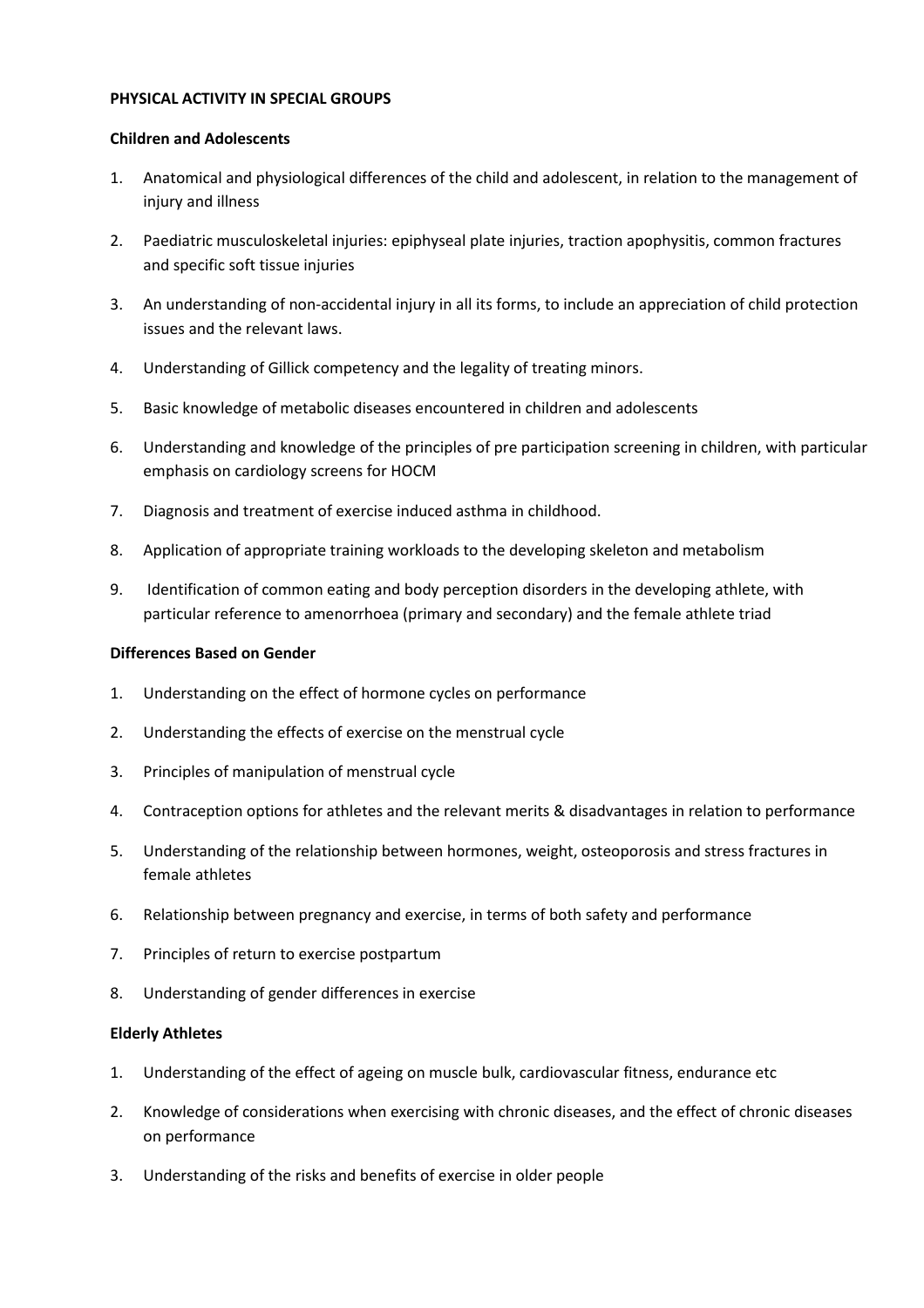- 4. Knowledge of the effect of medications e.g. beta-blockers on exercise capacity
- 5. Knowledge of exercise prescription

# **RESEARCH and STATISTICS**

# **Knowledge**

- 1. Ethics of clinical research
- 2. Types of study design experiments, observational, controlled, single case.
- 3. Principles of statistics, trial design, randomisation and techniques of data analysis
- 4. Epidemiology of sports injuries and health problems associated with exercise

# **Skills**

- 1. To be able to read scientific and clinical and other relevant papers and reports critically
- 2. To be able to evaluate the evidence presented in papers, literature reviews and meta-analysis
- 3. To report research findings in written papers and at meetings
- 4. To design and implement a clinical audit
- 5. To incorporate research findings into clinical practice
- 6. To take the appropriate action arising from the clinical audit
- 7. To demonstrate an ability to design research

### **TEACHING AND PRESENTATION SKILLS**

- 1. Principles of presentation construct
- 2. Principles of customising information presentation to groups of varying levels of medical understanding (athletes, trainers, allied health professionals, other Sports Medicine specialists etc)
- 3. Familiarity with commonly used software packages for presenting information
- 4. Presentation (case history, literature review, research update) at Sports Medicine conference on an annual basis: regional, national and international (preferred)
- 5. Attendance at formal teaching courses and workshops

### **SPORTS MEDICINE MANAGEMENT**

- 1. Principles of personal effectiveness/ time management
- 2. Principles of business planning and marketing strategy
- 3. Understanding of IT in medical practice and potential for enhancing practice efficiency
- 4. Human Resources Issues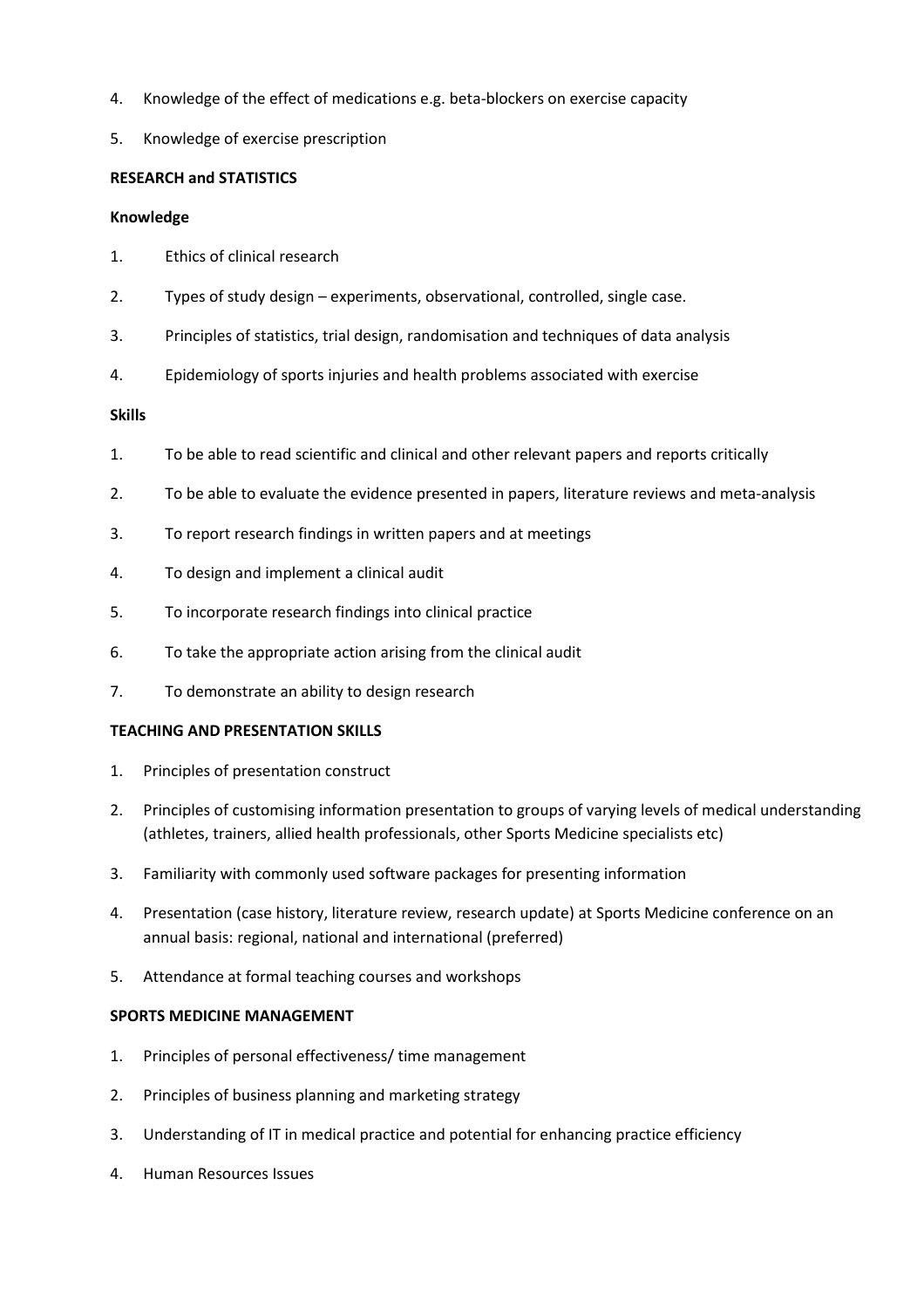- 5. Principles of good communication, counselling
- 6. Principles of good teamwork -group dynamics, leadership techniques, conflict resolution, motivation, promotion of team identity
- 7. Ability to work effectively within multidisciplinary teams around athletes and exercisers physiotherapists, sports scientists, osteopaths, chiropractors, coaches and others.
- 8. Principles of effective financial accounting, planning, policy development and budgeting
- 9. Organisations within the medical profession:
- 10. Clinical Governance
- 11. Appraisal
- 12 Principles of planning and running a formal meeting with emphasis on formal structure of the meeting

### **ETHICAL AND MEDICO-LEGAL ASPECTS**

- 1. Relevant EU legislation and medico-legal guidelines
- 2. Legislation regarding patient confidentiality
- 3. Legislation regarding keeping of medical records
- 4. Requirements for patient consent
- 5. Guidelines for dealing with minors and other potentially vulnerable individuals
- 6. Strategies utilised by media and other interested parties to gain information in breach of patient confidentiality
- 7. Privacy legislation

# **Annex 2:**

# **Ethical codes in Sports Medicine**

International Federation of Sports Medicine (FIMS) ethical codes apply to all sports medicine specialist.

A summary of these items is given below;

1-Medical ethics in general: The same ethical principles that apply to the practice of medicine shall apply to sports medicine. The main duties of a physician include: Always make the health of the athlete a priority. Never do harm. Never impose your authority in a way that impinges on the individual right of the athlete to make his/her own decisions.

2-Ethics in Sports Medicine: Physicians who care for athletes of all ages have an ethical obligation to understand the specific physical, mental and emotional demands of physical activity, exercise and sports training. A different relationship exists between sports medicine practitioners, their employers, official sports organization, professional colleagues and the athletes. In sports medicine there is also a link between the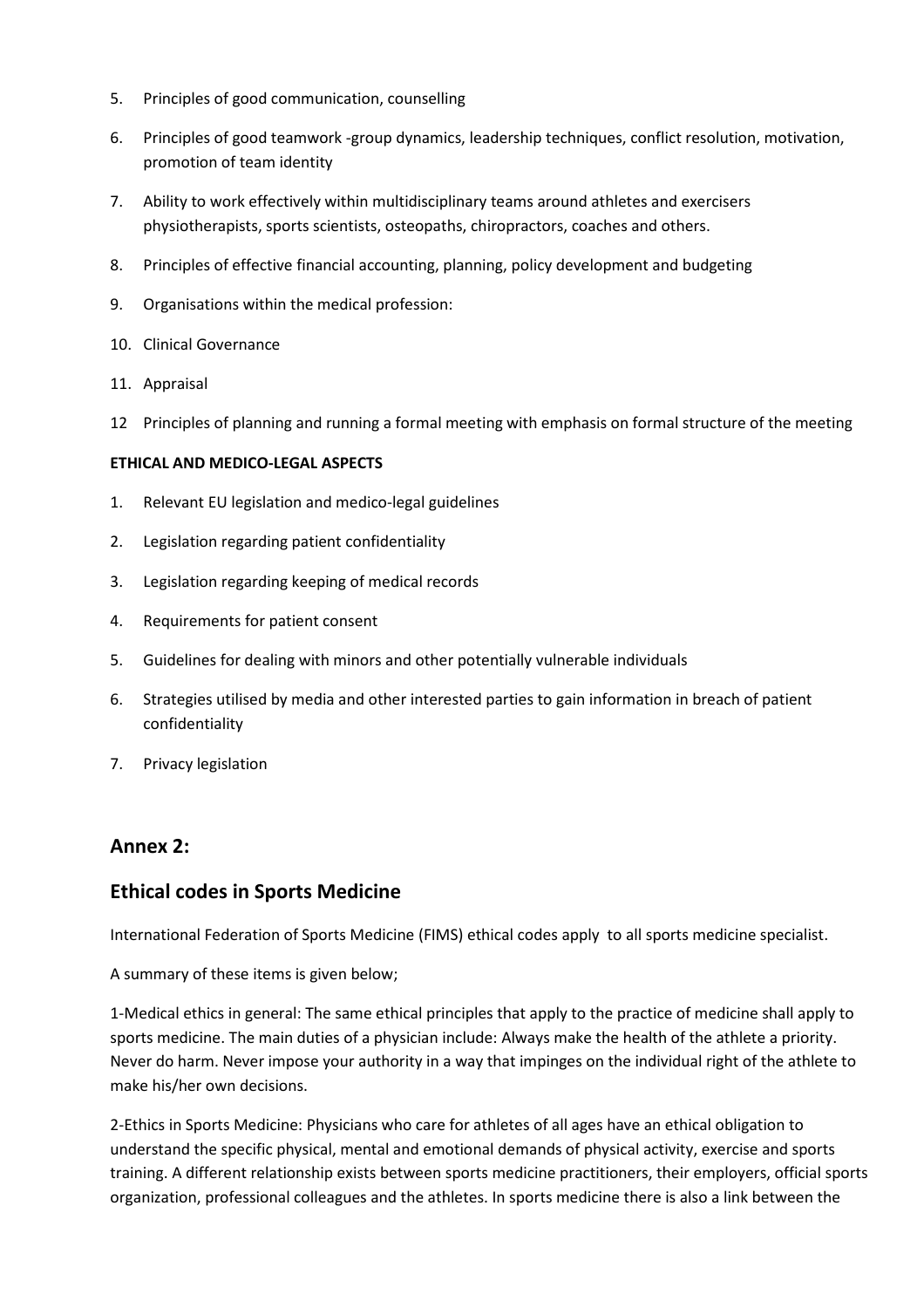pathologic concern and specific recreational and professional activity. An athletic injury has a direct and immediate impact on the participation in this activity that may have psychological and financial implications.

3-Special Ethical Issues in Sports Medicine: The physician's duty to the athlete must be his/her first concern and contractual or other responsibilities are of secondary importance. A medical decision must be taken honestly and conscientiously. A basic ethical principle in health care is that of respect for autonomy. An essential component of autonomy is knowledge. Failure to obtain informed consent is to undermine the athlete's autonomy.

4-The Athlete-Physician Relationship: The physician shall not allow consideration of religion, nationality, race, party politics or social standing to intervene between his/her duty and the athlete. The basis of the relationship between the physician and the athlete should be that of absolute confidence and mutual respect. The athlete can expect a physician to exercise professional skill at all times. Advice given and action taken should always be in the athlete's best interest. The athlete's right to privacy must be protected. The regulations regarding medical records in health care and medicine shall also be applied in the field of sports medicine. The sports medicine physician should maintain a complete and accurate record of the patient. In view of the strong public and media interest in the health of athletes, the physician should decide with the athlete what information can be released for public distribution. When serving as a team physician, the sports medicine physician assumes the responsibility to athletes as well as team administrators and coaches. It is essential that each athlete is informed of that responsibility and authorizes disclosure of otherwise confidential medical information, but solely to the specific responsible persons and for the expressed purpose of determining the fitness of the athlete for participation. The sports medicine physician will inform the athlete about the treatment, the use of medication and the possible consequences in an understandable way and proceed to request his or her permission for the treatment.

5-Training and Competition: Sports medicine physicians should oppose training and practices and competition rules as they may jeopardize the health of the athlete. In general, the physician shall obtain knowledge of the specific and mental demands made of athletes when they participate in sport activities. Relevant aspects in these respect include expertise, effectiveness and efficiency, and safety. If the athletes concerned are children or growing individuals, the physician must take into consideration the special risks that the sport in questions may represent to persons who have not yet reached physical or psychological maturity.

6-Education: Sports medicine physicians should participate in continuing education courses to improve and maintain the knowledge and skills that will allow them to provide optimal advice and care to their patient athletes. Knowledge should be shared with colleagues in the field.

7-Health Promotion: Sports medicine physicians are obligated to educate people of all ages about the health benefits of physical activity and exercise.

8-Injuries and Athletes: It is the responsibility of the sports medicine physician to determine whether the injured athletes should continue training or participate in competition. The outcome of the competition or the coaches should not influence the decision, but solely the possible risks and consequences to the health of the athlete. Injury prevention should receive the highest priority.

9-Therapeutic Exercise: When supported by scientific research, a detailed exercise prescription should be part of the therapeutic plan for an athlete recovering from injury or disease.

10-Relationship with Other Professionals: The sports medicine physician should work in collaboration with professionals of other disciplines. The sports medicine physician should cooperate with physical therapists,